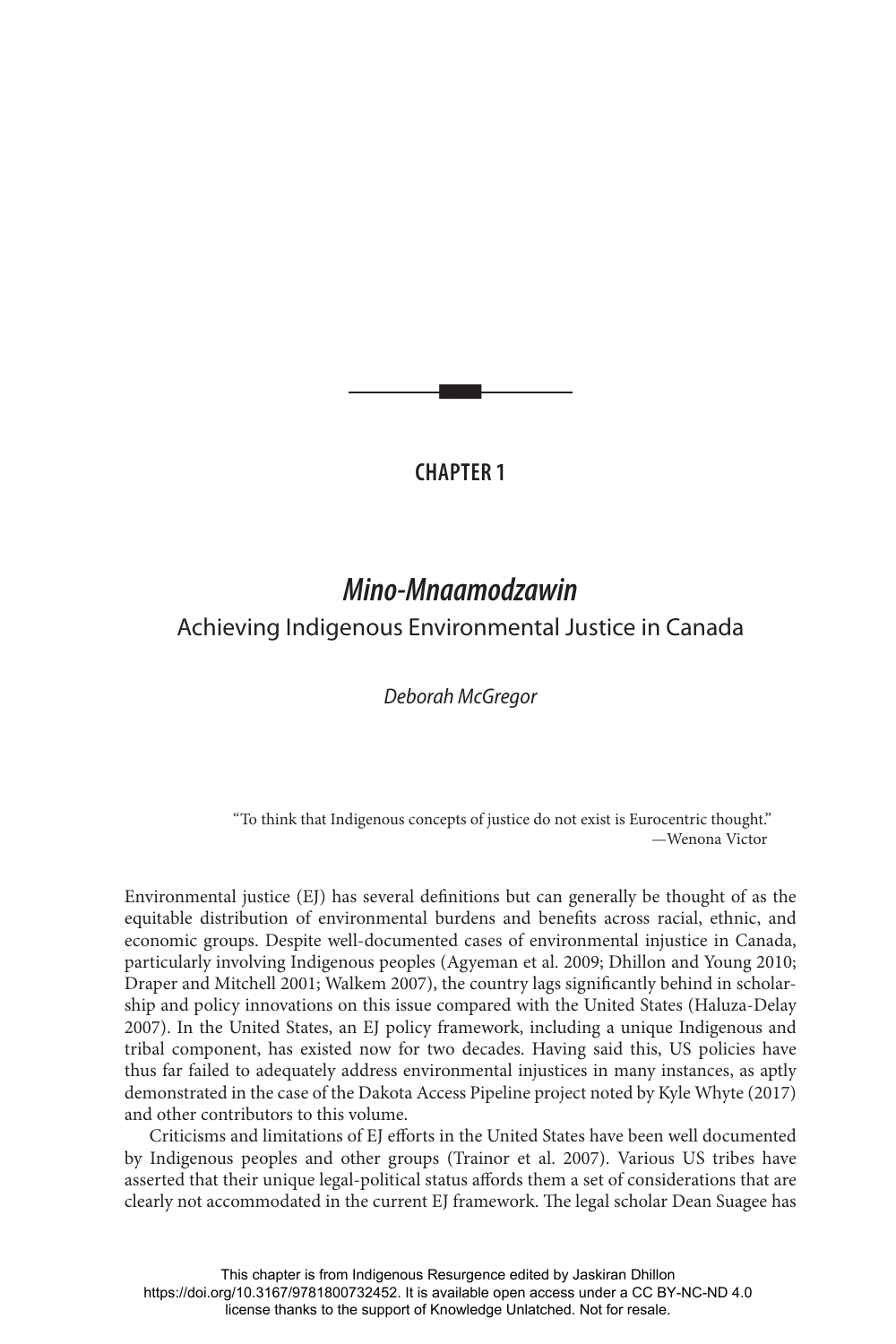pointed out the limitations of EJ's application in a tribal context, noting the misunderstanding of both the source and nature of Indigenous sovereignty, laws, and governance in the US EJ context. He observes: "One of the key differences between Indian tribes and other 'communities of color' whose interests are championed under the banner of Environmental Justice, is that Indian tribes are sovereign governments. Unlike other communities of color, Indian tribes have the power to make and enforce their own laws" (1994: 471). Jace Weaver also writes that in contrast to the mainstream EJ discourse, "discussion of environmental justice from a Native perspective requires an analysis of sovereignty and the legal framework that governs environmental matters in Indian country" (1996: 107).

In looking toward a resolution of this situation, which in turn could have application in Canada and elsewhere, this article asks, "What is Indigenous environmental justice (IEJ)?" and furthermore, "What does IEJ look like once achieved?" In practical terms, will it be sufficient to adapt current EJ frameworks to accommodate and better reflect the context and experience of Indigenous peoples, or will the development of a novel and uniquely Indigenous framework be required?

In part, the IEJ scholarship is very much concerned with the documentation of injustices experienced by Indigenous peoples and their environments/homelands/territories. This is critical work with the goal of achieving redress and holding those responsible to account. Bodies of scholarship exist in this area, although much of it is not theoretically or methodologically Indigenous per se, despite Indigenous peoples' lands and issues often being of central concern. By "not Indigenous," I simply mean that Indigenous peoples have their own worldviews, theories, epistemologies, and methodologies, which can and should inform critical discussion related to IEJ. This assertion builds on international scholarship that has emerged in the Indigenous research area more generally, in which Indigenous theories and knowledge systems have become a required starting point for inquiry (L. T. Smith 1999; Wilson 2008). This approach avoids the all-too-common pitfall of scholarly endeavors that, while possibly intending to be constructive, end up undermining or otherwise causing significant harm to Indigenous epistemes and subsequently Indigenous peoples themselves through a lack of consideration and respect for Indigenous intellectual traditions (Kuokkanen 2007). Or, as the Indigenous scholar Sarah Hunt states, "Indigenous knowledge is rarely seen as legitimate on its own terms, but must be negotiated in relation to the pre-established mode of inquiry" (2014: 29). If we are to implement the more enlightened approach, in which Indigenous worldviews, philosophies, and theories form the basis of our understanding of IEJ, what might that look like?

We know from the existing scholarship that environmental (in)justice, as it pertains to Indigenous peoples, involves a unique set of considerations that necessitates the drawing of conceptions of Indigenous sovereignty, law, justice, and governance into the conversation (Westra 2008; Whyte 2011). It requires an examination not only of power relations among peoples (that tend to result in a disproportionate burden being shouldered by less dominant segments of society) but also of the colonial legacy that continues to play out in laws, court cases, and policies that systematically, institutionally, and structurally enable ongoing assaults on Indigenous lands and lives (Whyte 2017). In this article, I suggest that the scholarship can be extended even further to consider the worldviews, philosophies, and knowledges of Indigenous peoples as central tenets in defining Indigenous environmental justice concepts.

This article thus explores the rationale for developing distinct Indigenous EJ conceptual frameworks. This in turn requires that Indigenous conceptions and modes of achieving of justice, such as reconciliation, be made visible. There are many Indigenous theoretical and intellectual innovations to draw on, such as the recognition of Indigenous knowledge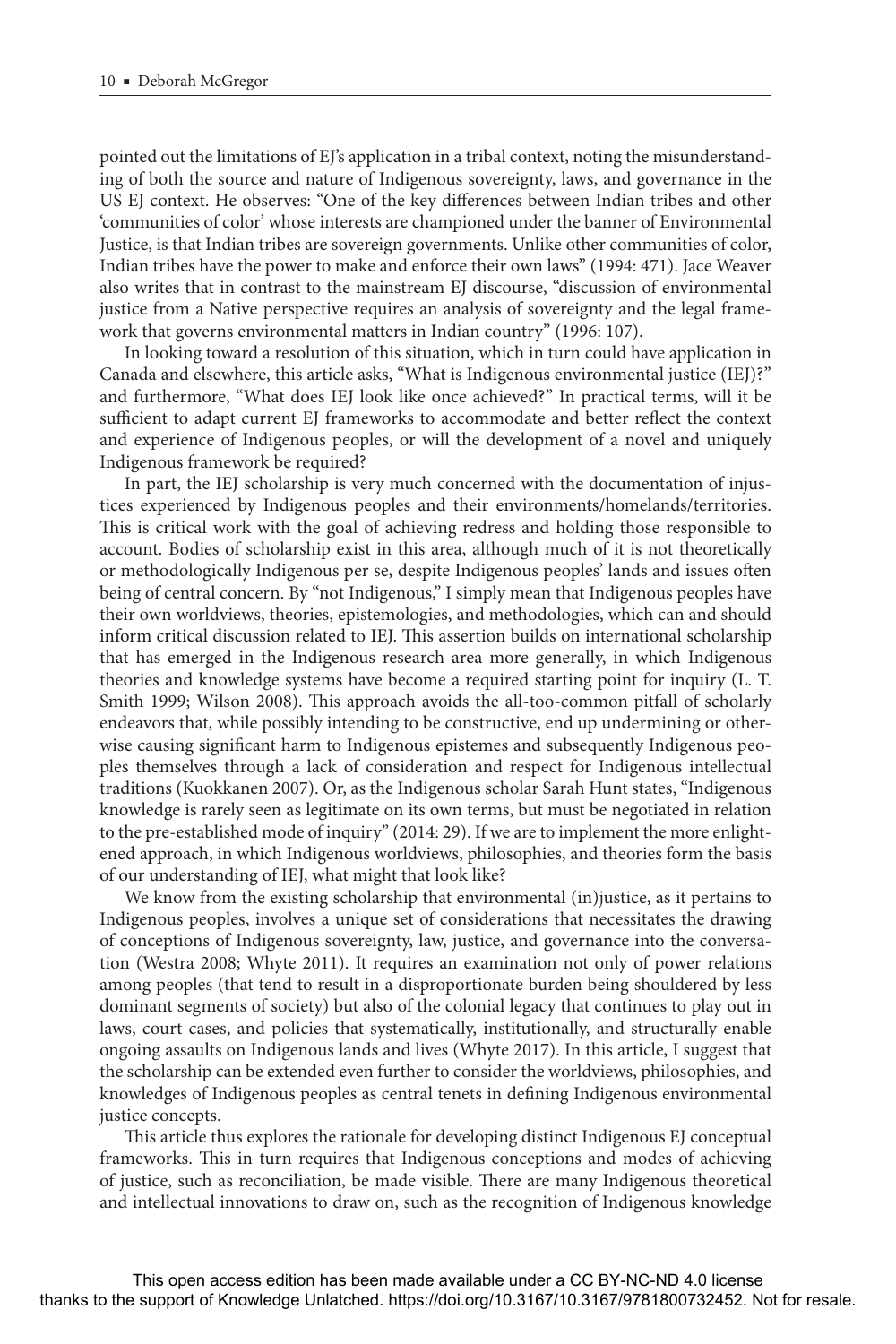systems in environmental governance and conservation (Kimmerer 2012; McGregor 2014; Whyte 2013), the increasingly distinct modes of Indigenous research inquiry (Craft 2017; Lambert 2014), the resurgence of Indigenous legal traditions (Borrows 2002, 2010; Craft 2014; Napoleon 2007), and the role of reconciliation in achieving justice. Reconciliation as conceptualized ontologically by Indigenous peoples (as distinct from state-conceived and -sponsored frameworks) requires reconciliation beyond the human dimension to include "relationships with the Earth and all living beings" (TRC 2015: 122).

As Indigenous legal traditions begin to receive greater attention in Canada and elsewhere, these traditions may become recognized for holding practical means for achieving Indigenous environmental justice. What role do Indigenous legal orders play in expressions of "injustice" and achieving "justice" in the environmental realm? There are also practical implications for defining Indigenous environmental justice/injustice from an Indigenous theoretical standpoint. There is the potential for Indigenous peoples to take the lead and develop their own laws, policies, and frameworks for EJ as part of realizing self-governance, self-determination, and sovereignty goals.

It is my argument that achieving Indigenous environmental justice will require more than simply incorporating Indigenous perspectives into existing EJ theoretical and methodological frameworks (as valuable as these are). Indigenous peoples must move beyond "Indigenizing" existing EJ frameworks and seek to develop distinct frameworks that are informed by Indigenous intellectual and traditions, knowledge systems, and laws. In so doing, we must remember that Indigenous nations themselves are diverse and distinct. No single IEJ framework will serve all contexts and situations, though there will be commonalities, as evidenced through various international environmental declarations prepared by Indigenous peoples over the past three decades (McGregor 2016). For the purposes of this article, it will be necessary to discuss IEJ traditions primarily in terms of these commonalities, although I will emphasize Anishinaabek perspectives, as these reflect my own culture and upbringing.

One of the major commonalities of Indigenous perspectives in relation to IEJ, and a key way in which Indigenous peoples differ markedly from their non-Indigenous counterparts, involves the conception of humanity's relationships with "other orders of beings" (King 2013), or what Melissa Nelson (2013) calls the "more-than human world." Indigenous knowledge systems (IKS) draw on a set of Indigenous metaphysical, ontological, and epistemological assumptions about the place of humanity in the world. In addition, they convey key ideas, concepts, and principles that constitute the foundation of Indigenous laws and codes of conduct, including specific direction on how people are to relate to all of Creation (Borrows 2010a). The instructions, protocols, laws, and ethics that are conveyed in IKS guide humanity in proper conduct, and these instructions often come directly from the natural world (water, plants, wind, animals, etc.). The Anishinabek, for example, take clan names (*dodem*) from among the first animals that are said to have died for the people and as such are considered "relatives" (Johnston 2006). Furthermore, many Anishinabek characterize Earth as a living entity with feelings, thoughts, and agency (ability to make choices) (Borrows 2010a; Johnston 2006). Exploration of such concepts will provide a much deeper understanding of environmental injustices facing Indigenous peoples and their relatives/teachers (McGregor 2009) and should lead to viable approaches to addressing such injustices. Such work will necessitate an articulation, from an Indigenous theoretical foundation, of the laws, norms, protocols, knowledges, and traditions that are essential for achieving Indigenous environmental justice. Of critical importance here is also what Indigenous peoples may hold as a vision for justice. What is the vision we are striving for? What does justice look like if other beings form a critical aspect of the process? I will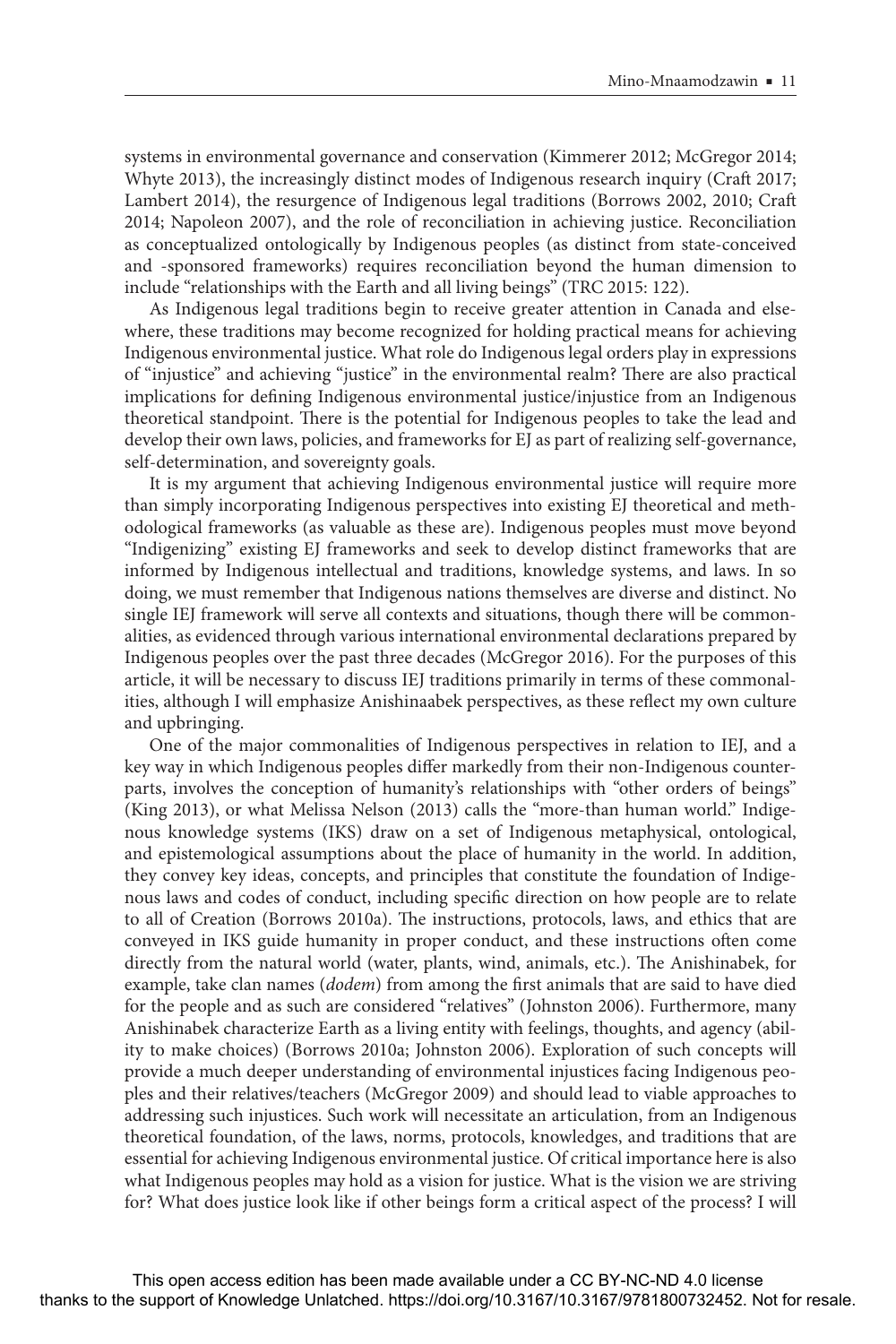draw on the Anishinaabek concept of *mino-mnaamodzawin* (well-being) as a life goal common to many Indigenous peoples. For the Anishinabek, *mino-mnaamodzawin,* or "living well with the world," encompasses the well-being of other "persons" and is the ideal being sought, although there are many paths to achieving it (Borrows 2016: 6).

*Mino-Mnaamodzawin* considers the critical importance of mutually respectful and beneficial relationships among not only peoples but all our relations, which includes all living things and many entities not considered by Western society as living, such as water, rocks, and Earth itself (McGregor 2016). *Mino-mnaamodzawin* is a holistic concept, involving living on respectful and reciprocal terms with all of Creation on multiple planes (spiritual, intellectual, emotional, and physical) and scales (family, clan, nation, and universe) (Bell 2013). The main idea is that one is continually striving for balance (LaDuke 1997). The Anishinabek have not abandoned the goal of *mino-mnaamodzawin,* which has emerged in a variety of contexts, including health, environment, political, legal, and educational, and remains as relevant today as it has been for thousands of years (Borrows 2016). A critical aspect of a distinct IEJ theoretical conception is to envision a future that enables *mino-mnaamodzawin* to foster.

The concept of *mino-mnaamodzawin* is examined as a potential foundational contributor to a new ethical standard of conduct that will be required if broader society is to begin engaging in appropriate relationships with all of Creation, thereby establishing a sustainable and just world. In this way, some of the seemingly differing goals of Indigenous peoples (e.g., reconciliation, self-government, self-determination, and sovereignty) are seen as pathways to achieving *mino-mnaamodzawin.*

### **The EJ Context**

The EJ movement emerged in part from a 1980s US grassroots movement aimed at preventing the state of North Carolina from dumping PCB into Warren County, an area with the highest number of African American citizens in the state. This was certainly not the first time hazardous waste deposits had been intentionally situated in close proximity to people of color and the poor, but the Warren Country protests brought national media attention to the issue and "triggered subsequent events that would increase the visibility and momentum of the environmental justice movement" (Mohai et al. 2009: 408). Initially, the EJ movement focused on people of color and the poor, and Indigenous peoples soon found a place within it to express similar inequalities (Agyeman et al. 2009; Haluza-Delay 2007; LaDuke 2005; Weaver 1996).

EJ scholars have been sympathetic to the concerns of Indigenous peoples, and rightly so (Scott 2015; Wiebe 2016). However, current EJ frameworks have not addressed some underlying and foundational justice issues. In Canada, three major public inquiries/commissions—the Royal Commission on Aboriginal Peoples (RCAP 1996), the Ipperwash Inquiry (Linden 2007), and the Truth and Reconciliation Commission (TRC 2015)—have confirmed that dominant Western political, structural, and legal systems do not often serve the interests of Indigenous peoples in Canada. It is also highly likely that the ongoing National Inquiry into Missing and Murdered Indigenous Women and Girls will reveal still further systemic and structural injustices (Ambler 2014). Such truth-telling reveals that the lack of recognition for Aboriginal and treaty rights and Indigenous sovereignty and self-determination is part of the broader context that has failed to prevent continued injustices being perpetrated on Indigenous peoples. The context and lived reality of Indigenous peoples in Canada, as revealed by former United Nations Special Rapporteur on the Rights of Indigenous Peoples James Anaya, points to continued environmental colonialism: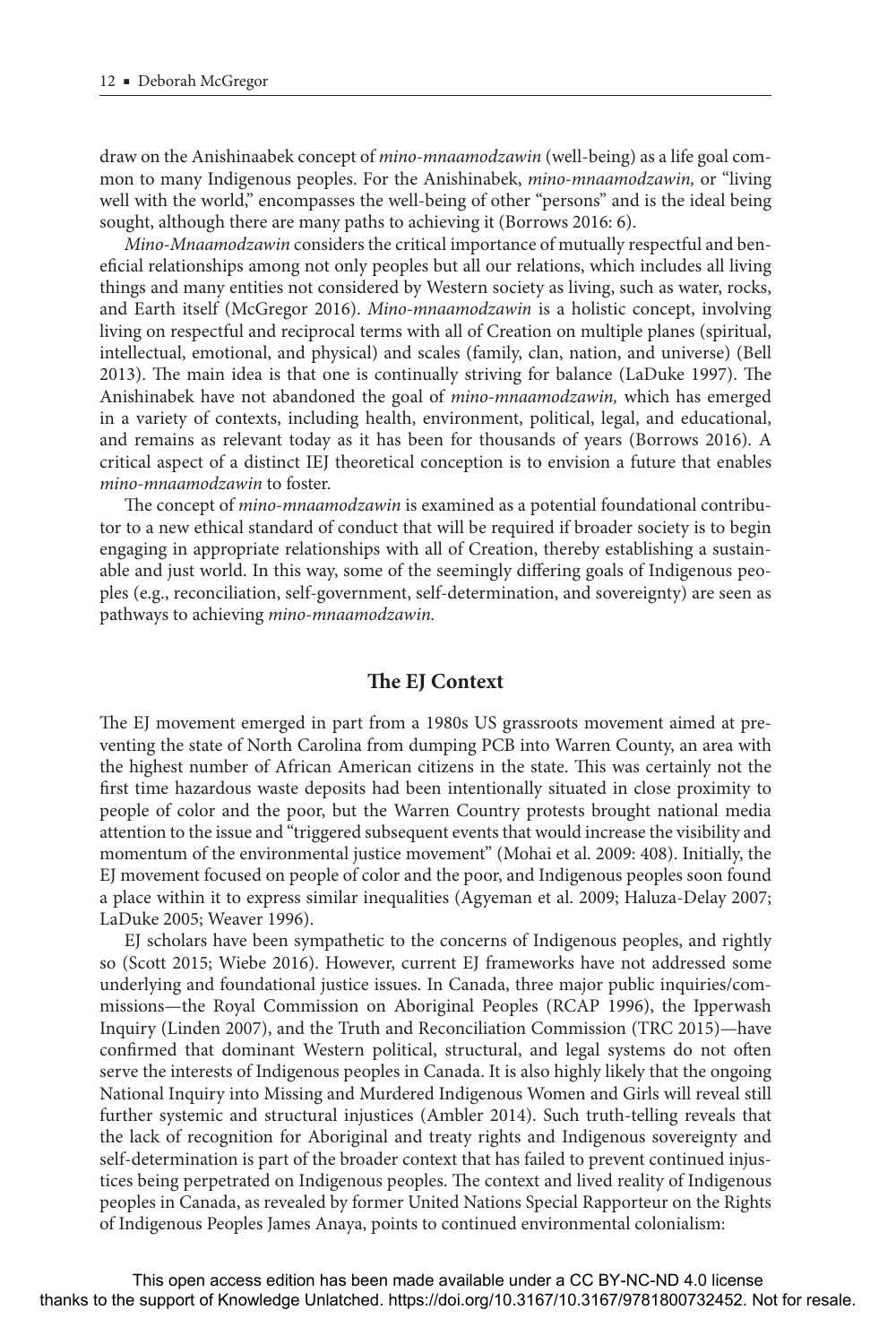One of the most dramatic contradictions indigenous peoples in Canada face is that so many live in abysmal conditions on traditional territories that are full of valuable and plentiful natural resources. These resources are in many cases targeted for extraction and development by non-indigenous interests. While indigenous peoples potentially have much to gain from resource development within their territories, they also face the highest risks to their health, economy, and cultural identity from any associated environmental degradation. Perhaps more importantly, indigenous nations' efforts to protect their long term interests in lands and resources often fit uneasily into the efforts by private non-indigenous companies, with the backing of the federal and provincial governments, to move forward with resource projects. (2014: 19)

More recently, the TRC of Canada has referred to a legacy that includes "intense racism and the systemic discrimination Aboriginal people regularly experience in this country. . . . The beliefs and attitudes that were used to justify the establishment of residential schools are not things of the past: they continue to animate official Aboriginal policy today" (2015: 103–104). The TRC's main finding in this regard was the intention of successive Canadian governments to carry out nothing less than the cultural genocide of Indigenous peoples in Canada in order to obtain lands and resources and get rid of the "Indian problem" (RCAP 1996: 1). Government and industry efforts to obtain access to and control over Indigenous peoples' lands and resources continue largely unabated. As the Anishinaabe legal scholar John Borrows declares, "Colonialism is not only a historic practice, it continues to be acted upon and reinvented in old and new forms to the detriment of Indigenous Peoples" (2016: 142). Within this context, it is reasonable to assume that continuing to rely on government and other non-Indigenous systems to resolve environmental injustices may not serve Indigenous peoples in the manner necessary and may in fact be to our detriment.

Existing analytical frameworks for examining injustice take various forms, such as distributive and procedural injustices (Dillon and Young 2010; Mascarenhas 2007), corrective justice, and recognition justice (Schlosberg 2004; Whyte 2011). Such frameworks identify, diagnose, analyze, and then seek recourse for environmental injustices facing disadvantaged and marginalized groups. While these frameworks remain relevant and important, they do not fully reflect Indigenous experiences or emerge out of Indigenous epistemologies. The need to reinvigorate the discourse that considers these realities persists, specifically in Canada, where EJ studies continue to evolve and further opportunities exist to shape the field theoretically, methodologically, and practically. These ideas are based on the worldview, philosophies, traditions, and values that govern Indigenous peoples' relationships with the natural world. Such perspectives will enrich the theoretical grounding and practice of environmental justice. Furthermore, if EJ studies and research are to benefit Indigenous communities, they must include knowledge, principles, and values already held and practiced by those communities. As the Stó:lō legal scholar Wenona Victor (2007: 17) observes:

If we continue to simply equate justice with punishment and choose to continue to ignore our own Indigenous teachings and concepts of justice, then we are forced to remain dependent upon colonial institutions. These institutions have been built upon colonial ideologies of racism and eurocentrism that perpetuate discrimination and oppression. The end result therefore should not be surprising: the colonial power imbalances are maintained and colonial ideologies are legitimized and enforced. Our lived misery will continue.

Indigenous peoples need to frame environmental justice issues from their own fundamental worldviews and epistemological standpoints. As Victor points out, we cannot rely solely on Western colonial frameworks of justice to adequately address the concerns of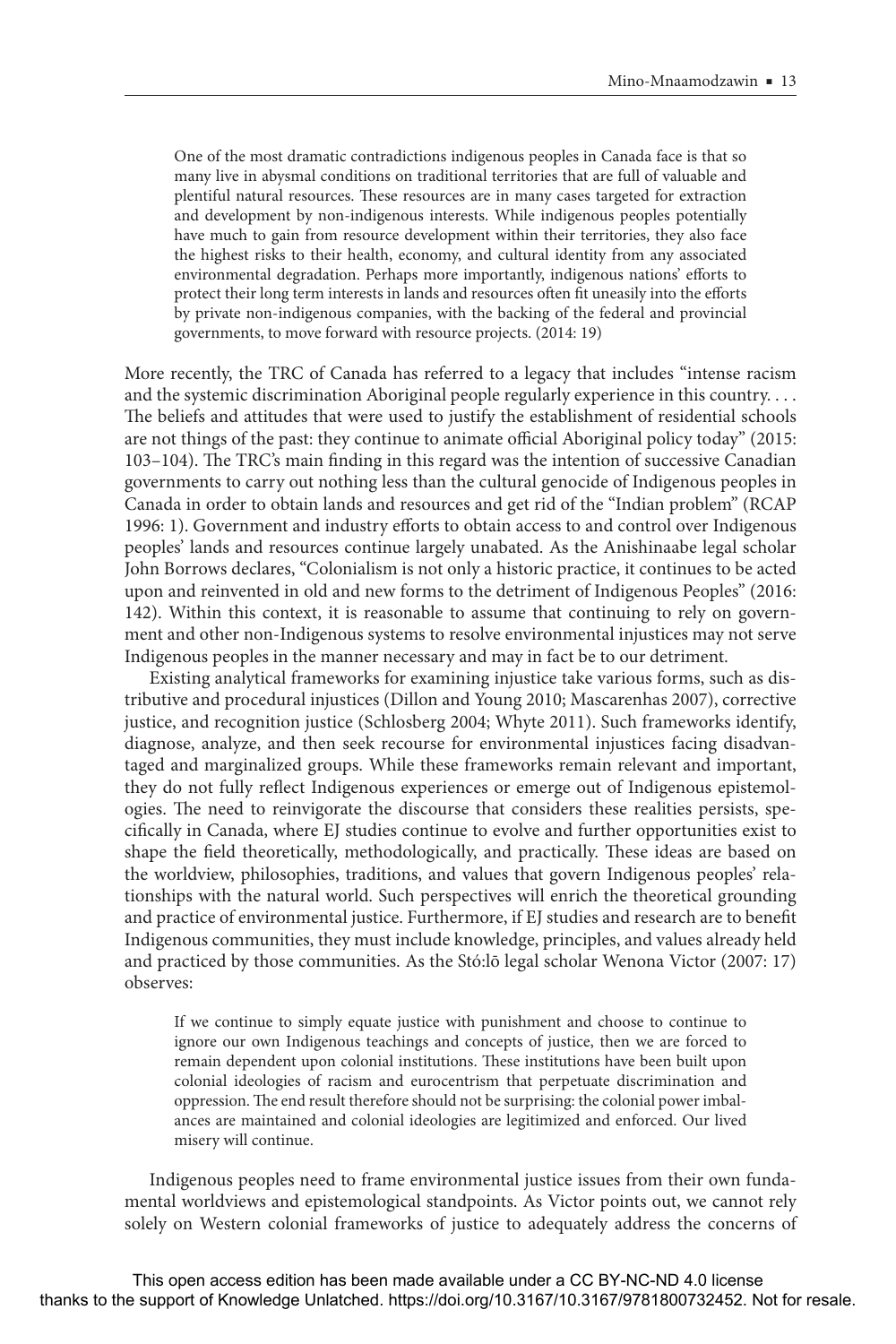Indigenous peoples. In addition to worldviews, the unique historical, political, and legal status of Indigenous peoples must be recognized in any efforts to meet their goals and aspirations, such as those outlined in the United Nations Declaration on the Rights of Indigenous Peoples (UNDRIP). The UNDRIP itself, or at least parts of it, can be thought of as contributing to a vision of IEJ (McGregor 2016). For example, Article 32 states, "Indigenous peoples have the right to determine and develop priorities and strategies for the development or use of their lands or territories and other resources" (UNGA 2007: 12). Through such directions, UNDRIP may serve as a useful guide for identifying environmental injustices and preventing some of them from occurring. It may also guide redress and restoration in places where injustices have already occurred. UNDRIP is limited, however, in that it relies on the will of nation-states for its implementation and, according to Article 46, does not challenge "the territorial integrity or political unity of sovereign and independent States" (UNGA 2007: 14).

The UN's human rights framework also offers a significant basis from which to pursue environmental justice. For example, the United Nations General Assembly established in 2010 a resolution recognizing "the human right to water and sanitation" (UNGA 2010). Recognition of the human right to water is unquestionably vital to human health and well-being, especially for Indigenous and other marginalized and oppressed peoples who currently lack readily available access to the water they need. From an Anishinaabek viewpoint, however, this recognition remains incomplete—and in the long run, unsustainable in that it does not consider the well-being of other living entities (including water itself) as equally vital to the discussion (McGregor 2015). IEJ thus has the potential to expand existing Indigenous and human rights frameworks and further advance sustainability and justice.

#### **Drawing on Indigenous Concepts of Justice and Reconciliation**

Speaking as a member of the Stó:lō Nation in British Columbia, Wenona Victor tells us that in her culture, any conception of justice necessarily includes relationships with *all* one's relatives, "whether past, present or future as well our natural environment, plants, animals, trees, mountains, water, birds, rocks, etc. As all life is inter-related we are encouraged to strive for peace, balance and harmony" (2007: 22). Justice in this sense is not something that only humans seek, influence, or govern. Common to many (and perhaps all) Indigenous worldviews is the understanding that there are other "peoples" in the world who are deserving of justice or who can dispense justice if balance and interdependence are not respected. The Anishinaabek world, observes Theresa Smith, for example, is a "peopled cosmos," a "place literally crowded with 'people'" (1995: 44, 49). Many of these beings possess powers that influence the lives of humans. Thus, the Anishinaabek "always behaved toward phenomenon in the natural world as if he were dealing with his fellows" (60).

In this world, humans were heavily influenced by beings wielding greater powers than their own, and it was therefore imperative to respect the agency and will of these other beings. However, as Smith further notes, "Humans were not merely concerned with protecting their interests, for a system of interconnecting relationships led to a recognition of mutual responsibilities among all persons" (105). Borrows expands on the idea of mutual responsibility and obligations through the concept of *dibenindizowin* (the freedom to live well with others). *Dibenindizowin* "implies that a free person owns, is responsible for, and controls, how they interact with others" (2016: 7).

 In the Anishinaabek worldview, inappropriate conduct toward each other and other nonhuman persons could result in an unbalanced world, a world that would be unjust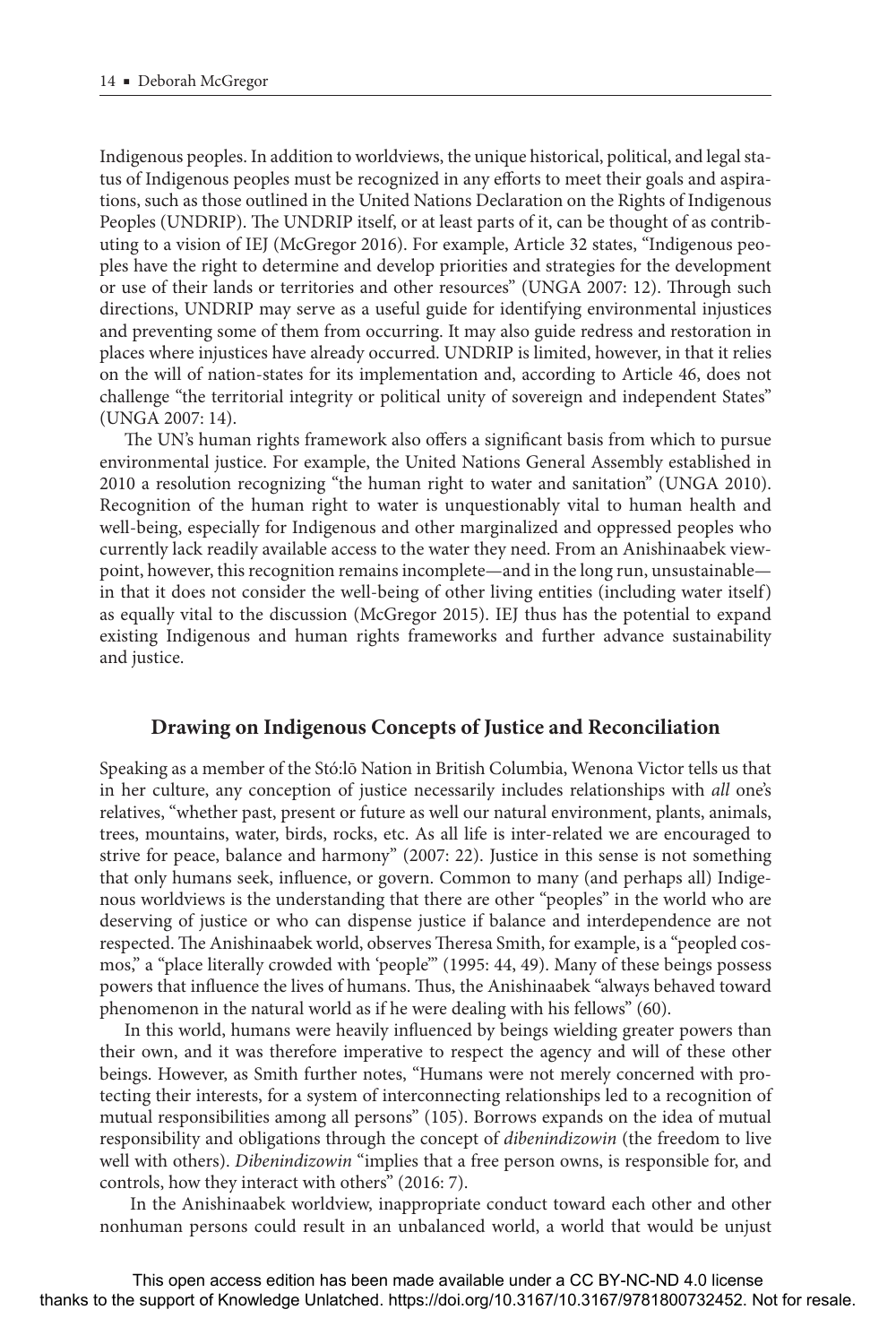and dangerous. Making similar points, the Anishinaabe leader and activist Winona LaDuke (1997) refers to learning and practicing appropriate conduct as enacting "natural law"—law that is derived directly from observing and understanding the natural world. These laws governed human relationships with others and required vast environmental knowledge.

Human and Indigenous rights violations continue to occur on an all too frequent basis in Canada and elsewhere (Anaya 2014). To address the great imbalance in the relationship between Indigenous and non-Indigenous peoples in Canada, the TRC has called for a journey of reconciliation to be undertaken. However, limiting the discussion on reconciliation to relations between peoples exclusively is shortsighted, as is solely relying on a state-sponsored conception of reconciliation. Although justice inquiries and commissions have focused (and rightly so) on the Indigenous lived reality of oppression, dispossession, and violence, there is more to the story. Elder Reg Crowshoe explains:

Reconciliation requires talking, but our conversations must be broader than Canada's conventional approaches. Reconciliation between Aboriginal and non-Aboriginal Canadians, from an Aboriginal perspective, also *requires reconciliation with the natural world*. *If human beings resolve problems between themselves but continue to destroy the natural world, then reconciliation remains incomplete.*

This is a perspective that we as Commissioners have repeatedly heard: that reconciliation will never occur unless *we are also reconciled with the earth.* Mi'kmaq and other Indigenous laws stress that humans must journey through life in conversation and negotiation with all creation. Reciprocity and mutual respect help sustain our survival. (quoted in TRC 2015, emphasis added)

Speaking in a similar vein, the Mi'kmaw and Abenaki scholar Lori Lambert adds:

Because we are the Indigenous people from a Place, healing the Place is just as critical as healing the community or the individual. The land has also been a victim of historical trauma; the lands, the waters, and the animals have swallowed the blood, bones, ashes, and screams of our ancestors. Healing the Land, the animals, and the waters is crucial. We heal the Place that makes us who we are; we heal ourselves; we heal the soul wounds that were inflicted on many of the Indigenous people of the earth. (2014: 46)

Indigenous conceptions of reconciliation as an expression of environmental justice extend beyond relationships between peoples. Returning these broader relationships to a balanced state may also help bring about reconciliation and healing in human society and with other orders of beings.

Some thought has been given to this premise in Indigenous EJ scholarship. In a previous article, "Honouring Our Relations: An Anishinabe Perspective on Environmental Justice" (McGregor 2009), I explain that environmental justice is not a new concept and that Indigenous peoples have highly developed ideas of justice that extend beyond the widely accepted conceptions of peoples and their relationships to environment. This exploratory work, based on Anishinaabek knowledge systems, demonstrated that Anishinaabek understandings of environmental justice include political, legal, and relational rights and responsibilities of "more-than-human" relatives (Nelson 2013). Furthermore, these responsibilities can be gender specific (Kermoal and Altamirano-Jiménez 2016; McGregor 2009). Utilizing Indigenous knowledge systems as a framework for analysis, it is argued that EJ applies to all "relatives" in Creation. EJ is not just about rights to a safe environment but also includes the duties and responsibilities of people to all beings, and, conversely, their responsibilities to people, that make up the concept. EJ is regarded as a question of balance and harmony, of reciprocity and respect, among all beings in Creation—not just between humans but among all "relatives."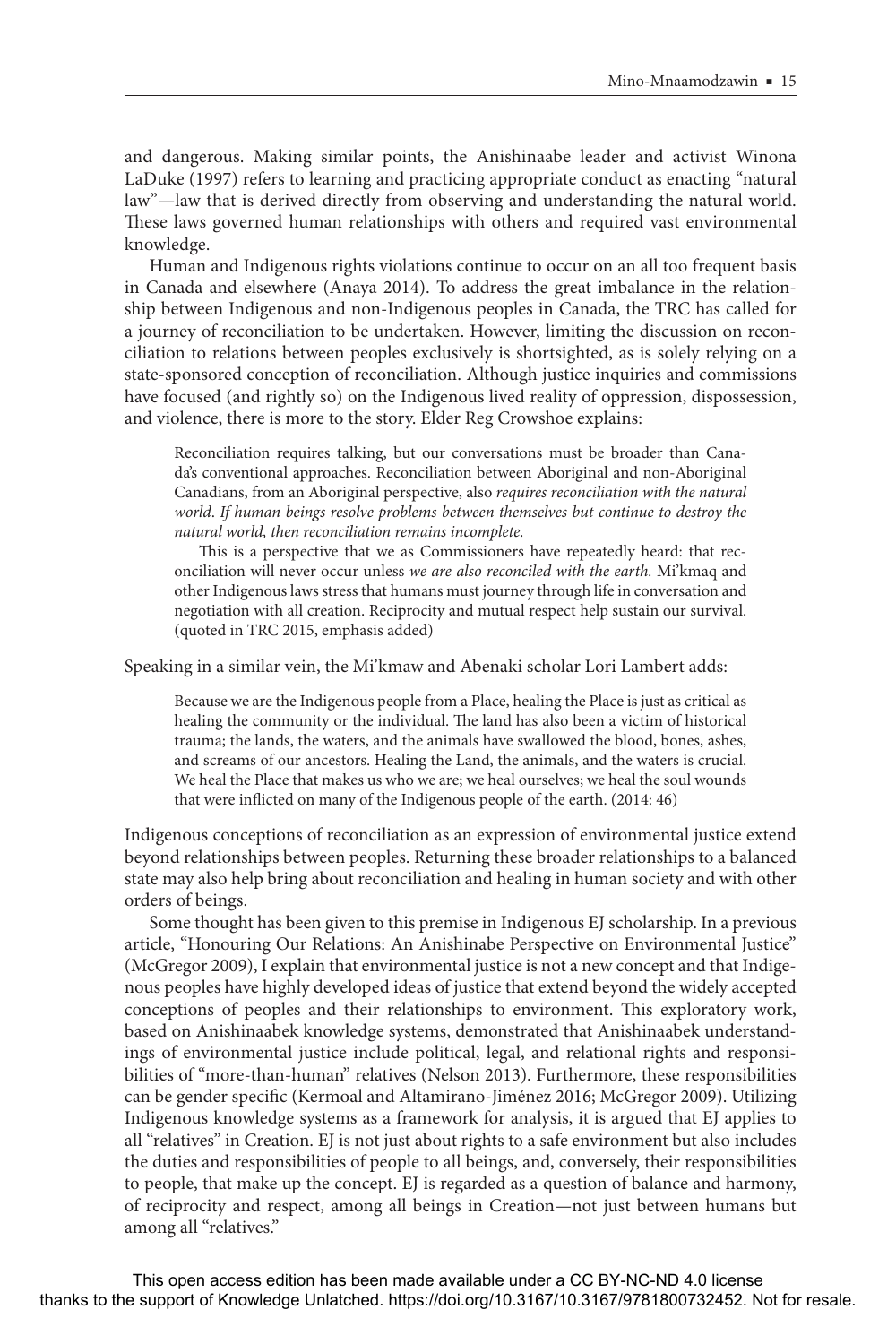Indigenous legal traditions have particular relevance in this realm. For example, Borrows affirms that, "Anishinaabek law provides guidance about how to theorize, practice, and order our associations with the Earth, and does so in a way that produces answers that are very different from those found in other sources" (2010aa: 269). In this sense, by grounding conceptions of Indigenous justice (and injustice) in Anishinaabek law, possibilities open up for creativity and innovation in the field. This may well be true where any Indigenous intellectual traditions are applied. In his work on Indigenous legal traditions, including, *Recovering Canada: The Resurgence of Indigenous Law* (2002), *Canada's Indigenous Constitution* (2010a), and *Drawing Out Law: A Spirit's Guide* (2010b), Borrows establishes that Indigenous laws exist and function in their own right; they are just not yet recognized alongside other legal traditions.

Indigenous conceptions of environmental justice certainly do exist, although they may be conceptualized and implemented quite differently than what we see in "conventional" systems. In this and other ways, Indigenous approaches move beyond the simple notion of Indigenous peoples as being the victims of environmental injustice and toward understanding them as active agents who will shape how EJ will be conceptualized and then addressed. Indigenous peoples can contribute to the further development of EJ deliberations from a different worldview and set of assumptions about the world. In this sense, Indigenous perspectives of justice, such as those of the Anishinabek, can make significant contributions by expanding the prevailing ideology of justice such as those articulated in UNDRIP and in international human rights frameworks. Such perspectives create space for other possibilities and new paths toward justice.

## **Indigenous Legal Traditions and Non-Human Orders of Beings**

EJ scholars recognize that Indigenous peoples have rights that the state and others often fail to respect (Westra 2008). Recognition of, and respect for, Aboriginal and treaty rights in Canada is one avenue for ensuring movement toward a more just society (Walkem 2007). The focus on rights is necessary, yet often missed in the discussion of rights negotiated with the state is the recognition of Indigenous legal traditions that have existed for thousands of years and that emphasize a qualitatively different set of relationships requiring consideration. Indigenous laws flow from different sources (from the land, the Creator, the spiritual realm) and are embedded in Place-experienced as "the places we come from and call home, the places we care for and struggle over, the places that sustain us, the places we share" (Larson and Johnson 2017: 1). Although laws can be negotiated across nations and large geographic spaces, as seen in nation-to-nation treaties. Indigenous laws convey particular types of relationships with and responsibilities to each other as peoples, the natural world or environment, ancestors, the spirit world, and future generations (Borrows 2010a; Johnston 2006). These relationships are embedded in Place, as explained in the opening statement of the Gitksan and Wet'suwet'en peoples in the Supreme Court of British Columbia in 1989:

For us, the ownership of territory is a marriage of the Chief and the land. Each Chief has an ancestor who encountered and acknowledged the life of the land. From such an encounter came power. The land, the plants, the animals and the people all have spirit they all must be shown respect. This is the basis of our law.

The Chief is responsible for ensuring that all the people in his House respect the spirit in the land and in all living things. When a Chief directs his House properly and the laws are followed, then that original power can be recreated. . . .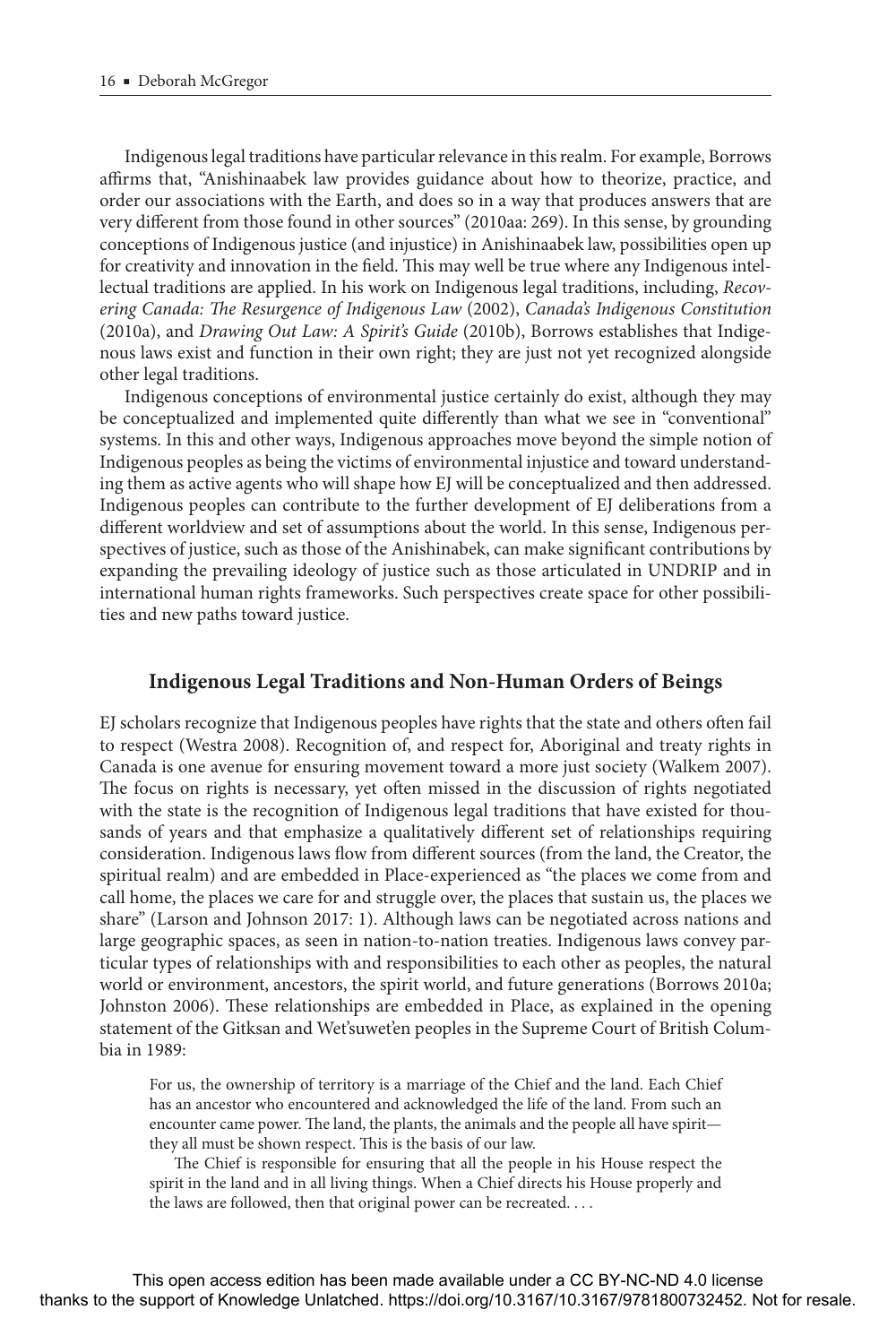My power is carried in my House's histories, songs, dances and crests. It is recreated at the Feast when the histories are told, the songs and dances performed, and the crests displayed. With the wealth comes the respectful use of the territory, the House feeds the name of the Chief in the Feast Hall. In this way, the law, the Chief, the territory, and the Feast become one. The unity of the Chief 's authority and his House's ownership of the territory are witnessed and thus affirmed by the other Chiefs at the Feast.

By following the law, the power flows from the land to the people through the Chief; by using the wealth of the territory. (quoted in Wa and Uukw 1989: 7–8)

In the words shared by Gisday Wa and Delgam Uukw, "The land, the plants, the animals and the people all have spirit—they all must be shown respect." This conveys a much broader range of justice considerations than currently exists in conventional legal systems. Respect for the spirit in all things is rooted in Indigenous legal orders. These other beings then are recipients of justice, just as humans are, and the hereditary chiefs are responsible for ensuring this justice is achieved for all living things under their authority.

The Anishinaabe Elder and educator Cecil King describes Anishinaabek legal traditions as "a code of conduct, a set of lessons, derived from the Law of the Orders. . . . They spoke of what was appropriate behavior, what was forbidden, and the responsibility ensuing from each. These laws pertained to the relationships among human beings as well as the awesome responsibilities of co-existence with members of the other orders" (2013: 5).

Inherent in Anishinaabek law are reciprocal responsibilities and obligations that are to be met in order to ensure harmonious relations. With rights come responsibilities. Responsibilities lie at the heart of Anishinaabek legal structure, according to Aimée Craft (2014). Anishinaabek legal obligations and responsibilities consider relationships among all our relations, including the spirit world, ancestors, those yet to come, and other powerful beings that inhabit the peopled cosmos. These legal considerations are supported by IKS, which emphasize not just the practice of acquiring knowledge and perhaps utilizing it, but also acquiring the knowledge needed to ensure harmonious and just relationships. The Anishinabek developed laws, protocols, and practices over time to ensure that relationships with other orders of beings remained in balance and that life would continue. In this sense, as knowledge can come directly from the Land (by this I mean all of Creation) and expressed by Indigenous scholar Sandra Styres and collaborator Dawn Zinga as "For us, this refers to land as a living entity providing the central underpinnings for all life, the understanding of interconnected relationships, and is underscored by her capitalization as a proper name" (Zinga and Styres 2011: 62) , all beings/entities/peoples have responsibilities to carry out in order to ensure the continuance of Creation.

The idea of Place / Land / Peopled Landscape is paramount in this theoretical framework. IKS and laws are read from the land (Borrows 2010a; Kimmerer 2013). The primary sources of Anishinaabek laws are experiences, living and observing the natural world / Creation (King 2013). Natural law comes from a natural, spiritual place (Craft 2014). Law, then, is all around us, if we know how to read it. In other words, properly understanding and enacting natural law requires vast knowledge of the natural world/environment, the more-than-human world, and how it functions in ensuring survival for all of Creation.

All beings and entities are affected by environmental injustices (Nelson 2013). Indigenous legal traditions inform a set of relationships, responsibilities, and obligations that extend far beyond relationships among peoples. Indigenous legal traditions reflect a set of reciprocal relationships and a coexistence with the natural world (McGregor 2015). In this justice context, balanced relationships are sought between humans and other entities in the natural world (animals, plants, birds, forests, waters, etc.) and other more powerful realms. Environmental injustice can be characterized not only as a lack of recognition of Aboriginal and treaty rights (including rights to self-governance, sovereignty, and self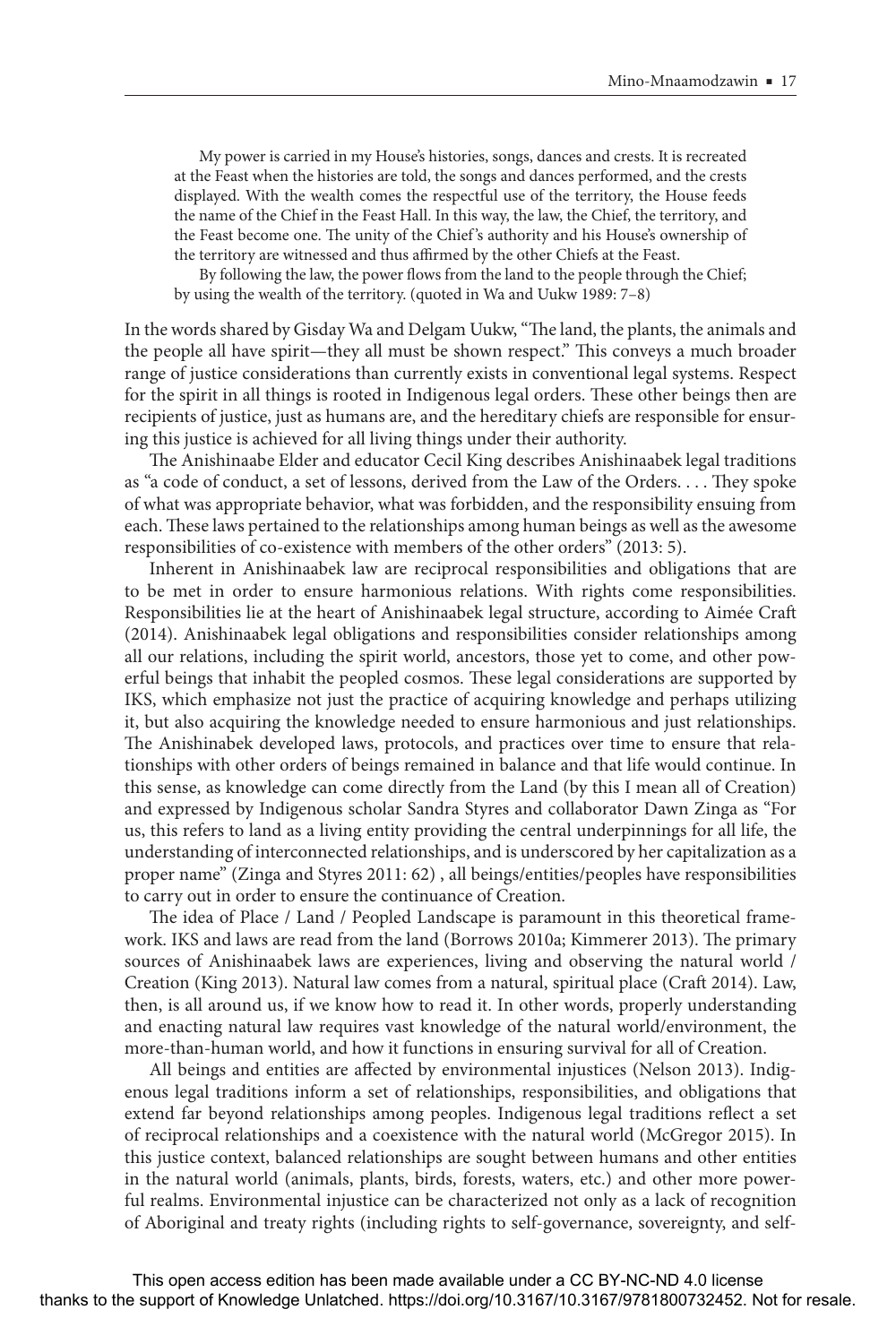determination) but also as a profound lack of knowledge of, and/or respect for, Indigenous laws that ensure proper conduct and relations among humans and others. If these sets of laws remain invisible or unacknowledged, then how can Indigenous justice be achieved? These very same Indigenous laws may offer appropriate approaches to achieving the justice that is so desperately needed. There are significant implications for the practice of EJ should Indigenous legal traditions gain legitimacy and expression alongside other laws.

EJ discourse often places the responsibility for achieving injustice firmly with governments (which often have a fiduciary responsibility to Indigenous people). Yet, in most cases, justice has not been served in these arrangements. If such responsibilities remain solely with governments using dominant Western systems of law, then it is unlikely that justice will ever be served in any kind of consistent or satisfactory way. Governments at all levels have not proven themselves sustainable in terms of environmental decision-making. Relying solely on Western legal systems and governments will thus achieve neither sustainability nor justice in the way the Anishinabek or other Indigenous peoples may require.

Expecting justice to be achieved in a context based on a Western-derived separation between humans and the rest of Creation that continues to support the current world economic order is not likely to generate an alternative path. This assertion certainly does not absolve governments of any of the responsibilities they currently hold with respect to injustice and achieving justice, but this system has been shown to be insufficient when it comes to achieving IEJ (as evidenced by the widespread opposition to mining, pipelines, tar sands, and fracking projects, to name a few).

Indigenous legal traditions reveal insights into Indigenous ontologies regarding human/ nature relationships. Humans alone may not be the focus or even the architects of laws; the universe can be seen as having innate laws for governing itself in moral and appropriate ways. In this view, humans alone do not create law, nor in some cases are they responsible for enforcing law. This did not mean that laws were fixed: they could transform to reflect the challenges and moral questions of the day; they were also deliberative (Borrows 2016).

For Indigenous peoples, the ontology of relationships with all beings and entities in Creation means that "environmental decisions" include more than just considering the impact on the environment or nature (as a "thing" distinct from humans). The current dominant paradigm of "environment," as codified in environmental protection laws, does not capture what is meant by "all our relations" or "a peopled cosmos." The prevailing concept of "environment" is a cultural, social, and political construct and does not reflect the Indigenous worldview of Earth. The Anishinaabe Elder and traditional teacher James Dumont observes, "The Earth herself is a living, breathing, conscious being, complete with heart/ feeling, soul/spirit, and physical and organic life, as it is with all the relatives of Creation" (2006: 12). In moving toward an Indigenous view, the question of how to "protect the environment" becomes one of how all of Creation's entities will be affected by a decision that has implications for their well-being or their abilities to perform their duties. In this ontology of laws, Earth itself is related to as a living being and lawmaker. The Anishinabek knew, and continue to know, whom they were and how they related to everybody else in Creation through distinct ways of knowing. The Anishinabek also know whom the moon, sun, stars, waters, spirits, and ancestors are and how they ought to relate to them (through laws and codes of conduct).

As an aside, it is perhaps interesting to note that notions of "nonhuman agency" and Earth as a living being have emerged in Western thought, espoused by scholars such as James Lovelock and Lynn Margulis (1974) with their Gaia hypothesis—more recently discussed by Bruno Latour (2017)—and Philippe Descola's (2006) ontological scheme of animism/totemism derived from ethnographic research. These and other authors have indeed generated scholarship that seeks to further advance Western understandings of the relation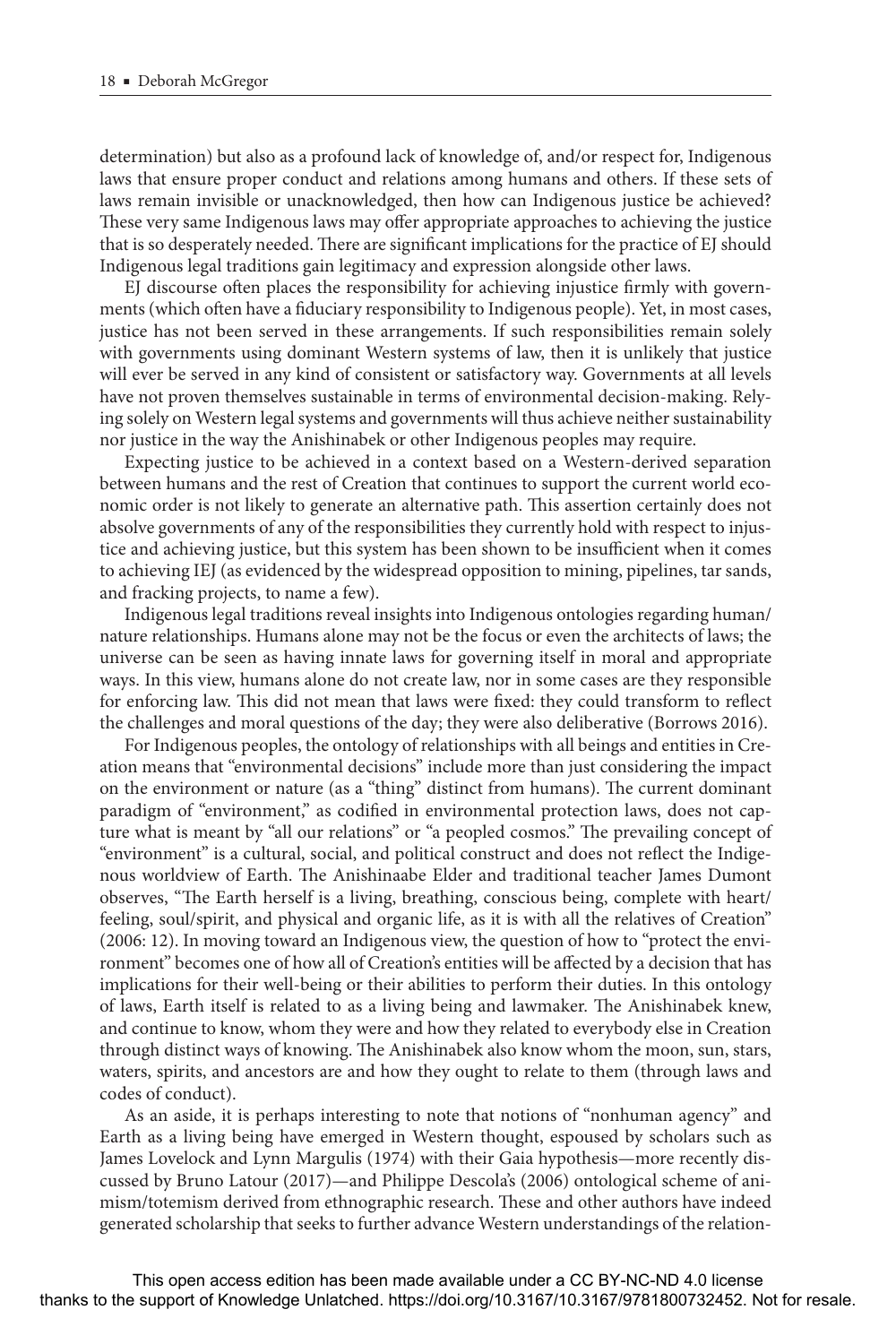ships among humans, other beings, and Earth and in so doing remain firmly ensconced in their own Western ontologies. As Hunt simply states, "Investigations into western ontological possibilities are bounded in ways that limit their ability to fully account for Indigenous worldviews" (2014: 27). She continues, observing, "Indigenous knowledge is rarely seen as legitimate on its own terms, but must be negotiated in relation to the pre-established mode of inquiry" (29). As Hunt further notes, this is by no means a new phenomenon in conventional Western scholarship and, where it remains unchecked, leads to "epistemic violence and dominance" (see also Agyeman et al. 2009). The need thus remains for the development of critical Indigenous modes of inquiry and theorizing if we are to make progress in moving outside conventional Western modes of thinking.

It is important to state here that we should not essentialize Indigenous ways of knowing or legal traditions (Borrows 2016; Napoleon 2007). As Val Napoleon warns, "There is no room for romantic notions or idealism. Romanticism will not enable us to govern ourselves and relate to others on the power of our own ability to govern ourselves. We have to apply the same critical thought to our Indigenous legal orders and laws as we do to western law" (2007: 14). In other words, we must remain as intellectually rigorous as our ancestors did to ensure our collective survival.

#### **Indigenous Environmental Justice and Indigenous Knowledge Systems**

Numerous terms have been used to describe the knowledge of Indigenous peoples, including traditional ecological knowledge (TEK), traditional knowledge (TK), Indigenous knowledge (IK), and ethnoscience. This article uses Indigenous knowledge systems in recognition of the broader operational framework that generates, reproduces, transmits, and transforms Indigenous knowledges. The inclusion of "systems" in the title acknowledges the educational, historical, and legal structures that exist in Indigenous societies and that both give rise to knowledge and ensure its functionality and continuity. "Indigenous knowledge" is not merely a body of information but rather encompasses all those systems that create, analyze, maintain, apply, and transmit the knowledge. These systems of knowledge creation and embodiment have supported Indigenous nations for countless generations.

The term IKS also reflects the diversity of the many Indigenous nations and cultures in the world. It reflects, as well, Indigenous understandings of humanity's relationships and responsibilities to the natural world and remains a central element of the conceptualizing of EJ. Much has been written over the past three decades on the value of Indigenous knowledge as a potentially important contributor to sustainable development. As part of this, IKS has formed an important part of international agreements and conventions.

The worldview underlying IKS of course differs from that of dominant Western understanding. This difference is epistemological in nature. The very nature of knowledge and understandings of how we come to know anything are seen quite differently in Indigenous and non-Indigenous cultures. Fundamental questions, such as "How do I know what is real?," "Where does knowledge come from?," "What is the nature of knowledge?," "How do we generate knowledge?," "How does it transform?," "How do we know when we know it?," and "What counts as knowledge?," generate substantially contrasting answers when addressed from each of these worldviews.

The fact that IKS yield discrepant answers to those of Western knowledge systems doesn't mean that IKS should continue to be scorned (in the knowledge-production framework within which universities, governments, and other agencies operate, IKS are often invisible, marginalized, unwelcome, and treated with hostility, if acknowledged at all). As we have seen, various international agencies have in fact called for a far more equitable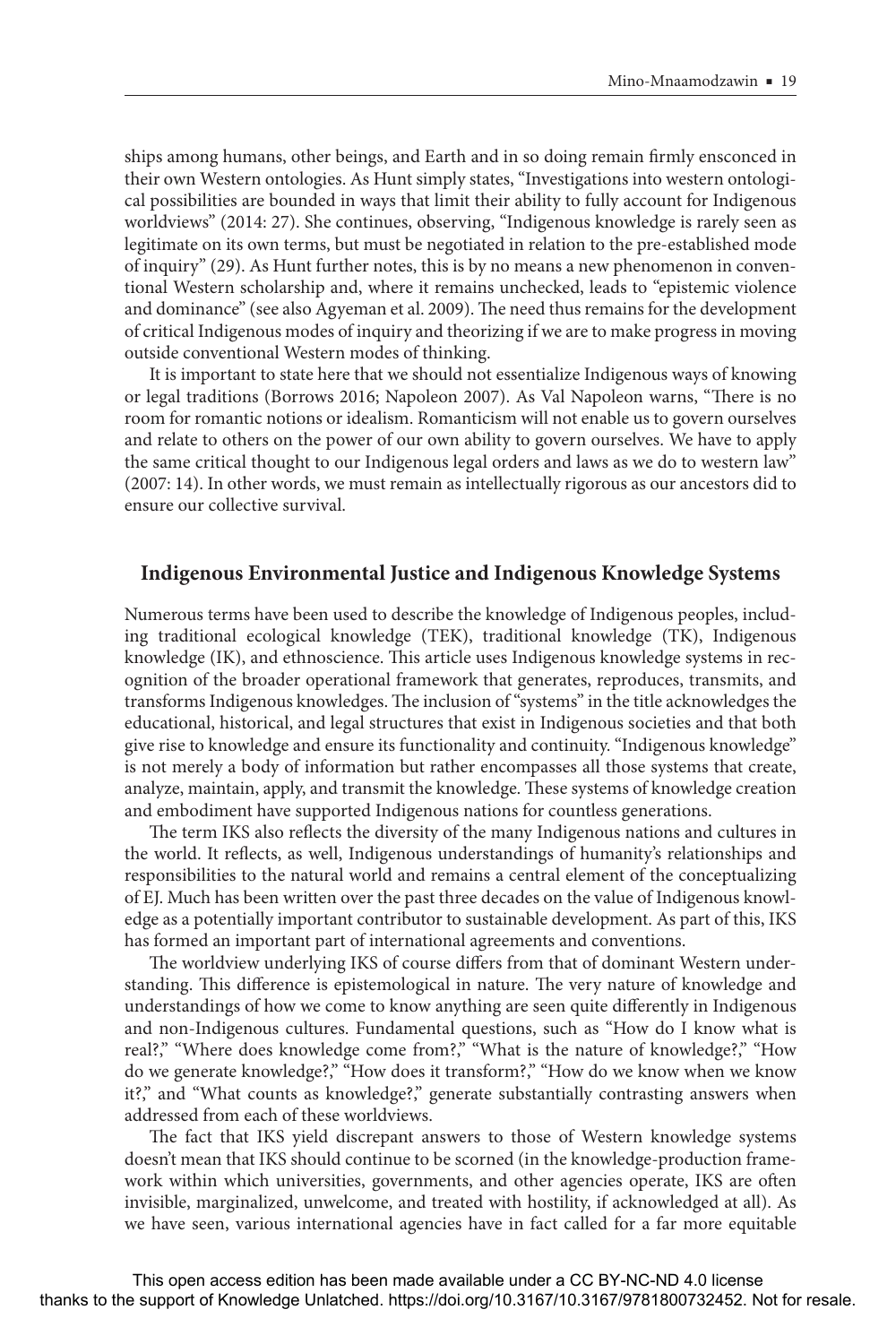treatment of IKS, given that conventional Western systems have failed miserably in protecting our planet. How, then, do IKS support ethical, moral, and otherwise appropriate relationships with Earth and all its beings in a reenvisioned form of EJ?

As I have discussed, a major shift in approach to EJ arising from an IKS perspective is the vastly broadened understanding of who or what entities/beings are recipients and dispensers of justice. This understanding exists within a milieu of responsibilities based on mutual obligations and practice. Take the example of water justice. Ontologically, if water is a being, imbued with spirit and personality, then it is an entity that also deserves justice. In an Indigenous context, water is regarded as being fully alive (Craft 2014; Nelson 2013). "Water is not only understood to be alive in many Aboriginal cultures, but also sentient having consciousness. Because it is 'spirit,' or carries spirit, water is capable of establishing relationships with other life forms" (Anderson et al. 2011: 14). What kinds of questions does Indigenous ontology raise about water and EJ? What does water justice look like? These questions again remind us of the limitations of conventional justice frameworks that seek to protect human (and Indigenous) rights yet continue to characterize other beings as resources, commodities, and private property.

Understanding water injustice from an Indigenous ontological and epistemological framework poses different questions and responses. An EJ framework based on IKS may reveal nuanced inequalities missed in conventional analysis. Further analysis from an IKS EJ framework reveals that Indigenous peoples are not just concerned about recognition of Indigenous and human *rights*, but also the ability to enact their *responsibilities* to the waters (as a relative). Furthermore, not only do people have rights and responsibilities in relation to water, but water also has responsibilities to peoples and other beings and entities in Creation that must also be fulfilled (Craft 2014; Lavalley 2006). If these reciprocal obligations and duties are enacted, then balance is achieved, and peoples and waters can continue their responsibilities. The responses then to environmental injustice can be framed in ways that extend environmental injustices to those experienced by the Earth itself. It is anticipated that applying an Indigenous EJ framework will bring forth more appropriate prescriptions than are currently in place or planned in Canada.

#### *Mino-Mnaamodzawin***: Achieving Indigenous Environmental Justice**

*Mino-mnaamodzawin* (sometimes spelled *minobimaatisiiwin*), broadly speaking, can be understood as "living a good life" or "living well" and is considered the overriding goal of the Anishinabek, both individually and collectively. King (2013: 10) describes *minomnaamodzawin* as the "art of living well [which] forms the ideal that Anishinabek strive for." Living well requires maintaining good and balanced relations with each other as humans and "other than human persons" (T. S. Smith 1995). Although the practice of living well existed for thousands of years before the devastating onslaught of colonial and oppressive forces that undermined Indigenous life in every conceivable way (TRC 2015), the concept has recently emerged as part of the revitalization of Indigenous healing systems. Initially, *mino-mnaamodzawin* found in expression primarily in the Indigenous health, social work, and education fields in Canada (Bell 2013) until LaDuke (1997) began applying it to environmental justice issues two decades ago. LaDuke pointed out that *minobimaatisiiwin* (the spelling she uses) is a concept that is supported by Indigenous knowledge systems, legal orders, and in particular natural law.

"Bad" or inappropriate conduct (*madjiijwe baziwin*) involved "the failure to keep up one side of a healthy relationship" (T. S. Smith 1995: 105). Causing imbalance in the world is regarded as dangerous and problematic. Injustice occurs when humans and other per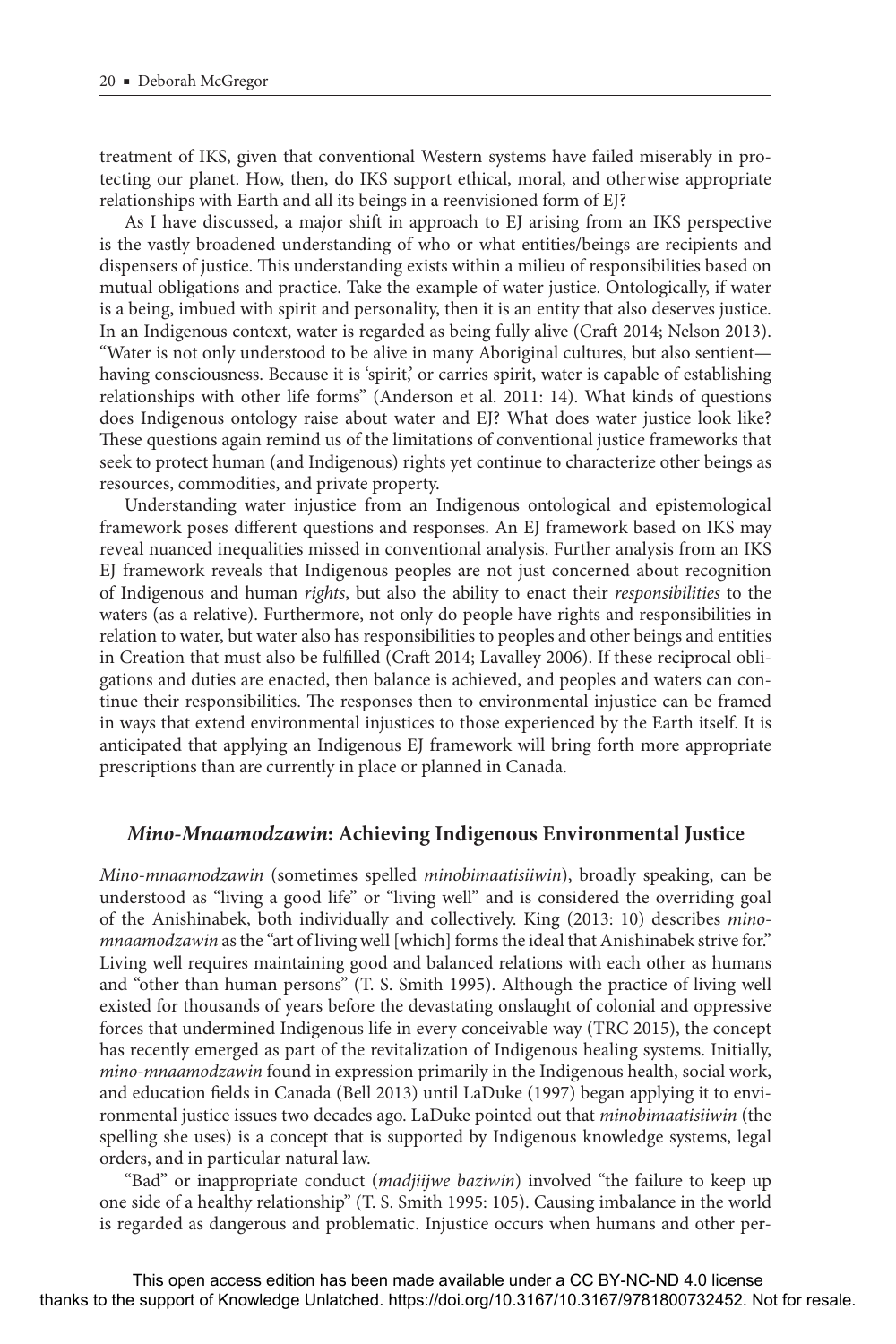sons are not able to fulfill their obligations toward maintaining balance. As noted earlier, it is important not to romanticize or essentialize a way of life; striving for and achieving *mino-mnaamodzawin* was not an easy task. It was and remains an ongoing process, and there are many paths to guide the pursuit of *mino-mnaamodzawin* (Borrows 2016).

Abuses of power and subsequent harm did (and still do) occur, and thus investment in learning how to relate in good ways was paramount in Anishinaabek life. In fact, Indigenous legal orders or laws, as Craft points out, were meant to "*to allow for good relations* and ultimately for each living being to have Mino-Mnaamodzawin (2014: 19, emphasis added). Theresa Smith adds, "No one can live well all alone" (1995: 62). We, as humans, rely on the knowledge and skills of others to live well in a balanced way.

*Mino-mnaamodzawin,* then, does not apply to humanity alone. Seeking redress or restitution for humans only for environmental abuses, violations, and destruction will not result in balanced relationships. All beings have the potential to realize *mino-mnaamodzawin.* The purpose is to sustain life for all "relations." Moreover, the obligations to attain *minomnaamodzawin* are mutual, and other beings/entities have their own obligations and duties to perform. *Mino-mnaamodzawin* recognizes that other beings or entities in Creation also have their own laws (natural laws) that they must follow to ensure balance.

A commitment to *mino-mnaamodzawin* has the potential to reconfigure and reclaim appropriate relationships with other orders of beings. Reclaiming and revitalizing Indigenous knowledge systems and legal orders is of critical importance in supporting the vision of living well. It will be a process fraught with challenges, as dominant society will not happily embrace Indigenous knowledges and laws (at least not on the terms of Indigenous peoples). Yet, in order to move as a society toward a more positive future, it is vitally important that we undertake this process. Currently, we find ourselves in a situation where, as Napoleon observes, "Indigenous laws have been broken with no consequences (e.g., alienation of land and resources, violence, failed kinship obligations, etc.). When laws are broken with no recourse, the legal order begins to break down and this has been the experience of Indigenous peoples" (2007: 10). In short, the very foundations of the prevailing legal system, and dominant society itself, are standing on shaky ground due to the ongoing and often willful ignorance of natural laws. Through reconciliation among all peoples, including nonhuman "peoples," this trend must be reversed.

To many, this may sound like a far-fetched notion, implying as it does such a profound rethinking and reordering of how we conduct our society and ourselves. However, it is heartening to see that the work has already begun. In New Zealand, for example, the Whanganui River is now officially recognized in the country's legal system as having personhood and thus rights. The same is true for both the Ganga and Yamuna rivers in India. Acting on a grander scale, Bolivia has enacted a Law of the Rights of Mother Earth, and Indigenous peoples from across the globe have charted a renewed vision of sustainability that includes the concept of living well, or *vivir bien,* an idea that has regained prominence in Latin America (McGregor 2016). People from a variety of Places, then, are already implementing some desperately needed changes to existing paradigms. It seems only a matter of time, if we are to survive as a "peopled planet," before such paradigm changes will become commonplace.

#### **Conclusion: Seeking Mino-Mnaamodzawin**

The seismic shock of dispossession and violence that colonialism employed to gain entry into and claims over Indigenous lands around the globe in the 15th, 16th, 17th, 18th, 19th centuries—this seismic shock kept rolling like a slinky—pressing and compacting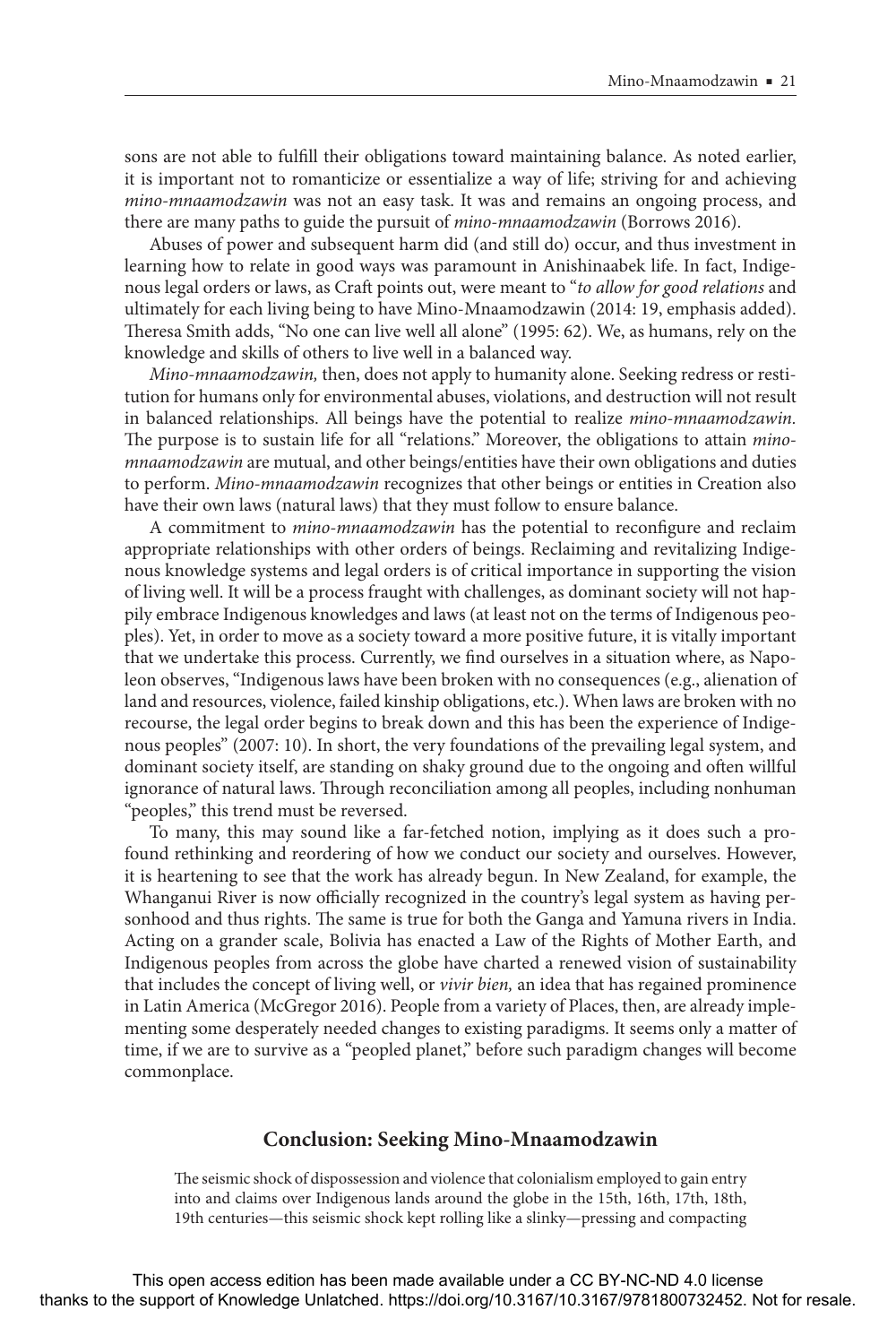in different ways in different places as colonialism spread outwards into homelands of self-determining peoples around the globe. This worked to compact and speed up time, laying waste to legal orders, languages, place-story in quick succession. The fleshy, violent loss of 50 million Indigenous peoples in the Americas is something we read as a "quickening" of space-time in a seismic sense. (David and Todd 2017: 772)

There are indeed significant challenges facing Indigenous peoples as they seek to "live well." The world's political and economic orders continue their onslaught of Earth, contributing at the same time to the undermining of Indigenous peoples' very existence (Whyte 2017). Heather Davis and Zoe Todd argue that it makes sense to set the start date for humanity's current ecologically disastrous trajectory as one that "coincides with colonialism in the Americas [as this] allows us to understand the current state of ecological crisis as inherently invested in a specific ideology defined by proto-capitalist logics based on extraction and accumulation through dispossession—logics that continue to shape the world we live in and that have produced our current era" (2017: 764). This situation characterizes the lived reality for Indigenous peoples, yet they "continue to work to foster and tend to strong relationships to humans, other-than-humans, and land today. Thus Indigenous resistance in the face of apocalypse, and the renewal and resurgence of Indigenous communities *in spite of* world-ending violence is something that Euro-Western thinkers should heed as we contend with the implications of the Imperial forces that set in motion the seismic upheaval of worlds back in 1492" (773). How can Indigenous legal orders and systems of knowledge influence the outcomes of such devastating and dominant ontologies?

Indigenous environmental justice, which can also be described as "living well with Earth," has gained some prominence at the global scale because of sustained efforts by Indigenous peoples over decades. It is from these efforts that developments such as the United Nations Declaration on the Rights of Indigenous Peoples, the Bolivian Rights of Mother Earth, and international human rights frameworks flow. Albeit constrained by various factors, such efforts do offer openings for further advancing Indigenous self-determination and wellbeing (Lightfoot 2016). As noted earlier, the challenges are immense, yet Indigenous knowledges continue to inform alternative futures and "should be productively engaged to disrupt and undo these universalizing and violent logics" (David and Todd 2017: 675).

At the nationhood level, Anishinaabek legal orders have served and safeguarded the survival of the Anishinabek for thousands of years, yet these laws have also interacted with the legal orders of other nations, including historical and present-day treaty partners. Anishinaabek legal traditions, for example, were respected by the newcomers in the early diplomatic relationships that resulted in nation-to-nation treaties such as the 1764 Treaty of Niagara (Borrows 1997). Nation-to-nation relationships create space for the expression of Anishinaabek laws and justice that in turn contribute to equitable and just relationships with other nations.

The reality is that Indigenous nations and their livelihoods remain under sustained threat from colonialism, capitalism, industrialization, and globalization—a rather dystopian situation, as Whyte (2017) points out. David and Todd add, "In a deliberate manner, the processes of colonization severed relations, because it was through this severing that dispossession and integration could take place. Therefore, the genocide of the Americas was also a genocide of all manner of kin: animals and plants alike" (2017: 771). The challenges are severe, centuries old, and unrelenting. However, Indigenous peoples continue to assert alternative visions, for example, the Universal Declaration of the Rights of Mother Earth, from the 2010 World People's Conference on Climate Change and Rights of Mother Earth in Cochabamba, Bolivia.

Indigenous peoples at the grassroots level require support in their efforts to imagine and seek alternative futures and facilitate their participation in matters of national and global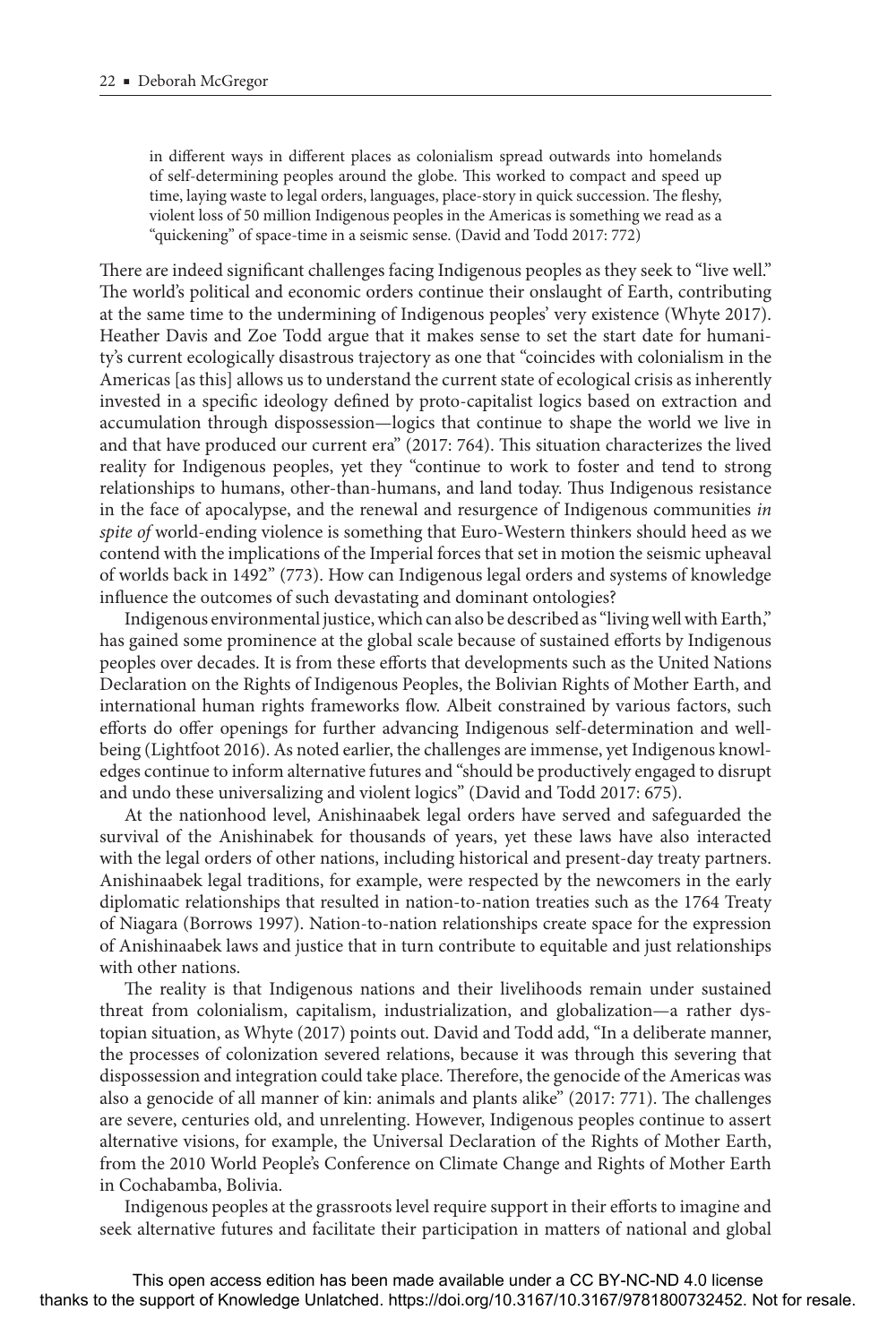concern. The Anishinaabe concept of *mino-mnaamodzawin* is one expression of justice. While at a broad scale this concept can be said to be shared by many Indigenous peoples, at the detailed level there are as many visions of justice as there are Indigenous nations and societies, and their distinct legal, governance, and knowledge frameworks must be supported and afforded expression.

It is hoped that such interchange at all these levels and scales may result in innovative governance institutions and legal approaches, but this remains to be seen. As Whyte, as well as Davis and Todd, point out, it has taken more than five centuries to arrive at the place of reckoning we are at now, and it may well take as long to recover. What is sorely required to even envision alternative futures is to create space for Indigenous peoples to begin enacting a self-determined future so that they will again be empowered to inspire visions of living well with each other and with Earth.

n **DEBORAH MCGREGOR** joined York University's Osgoode Hall Law School in 2015 as a cross-appointee with the Faculty of Environmental Studies. Her research focuses on Indigenous knowledge systems and their various applications in diverse contexts including water and environmental governance, environmental justice, forest policy and management, and sustainable development. She remains actively involved in a variety of Indigenous communities, serving as an adviser and engaging in communitybased research and initiatives. She coordinated an indigenous environmental justice symposium in May 2016 featuring the voices of women and youth. She also recently launched an IEJ Project website: http://iejproject.info.yorku.ca. Email: dmcgregor@osgoode.yorku.ca

### n **REFERENCES**

- Agyeman, Julian, Peter Cole, Randolph Haluza-Delay, and Pat O'Riley, eds. 2009. *Speaking for Ourselves: Environmental Justice in Canada.* Vancouver: University of British Columbia Press.
- Ambler, Stella. 2014. *Invisible Women: A Call to Action—A Report on Missing and Murdered Indigenous Women in Canada.* Report of the Special Committee on Violence against Indigenous Women. Ottawa. ON: Speaker of the House of Commons. http://ywcacanada.ca/data/ research\_docs/00000359.pdf.
- Anaya, James. 2014. *The Situation of Indigenous Peoples in Canada.* Report of the Special Rapporteur on the Rights of Indigenous Peoples. A/HRC/27/52/Add.2. New York: United Nations Human Rights Council. http://unsr.jamesanaya.org/country-reports/the-situation-of-indigenous -peoples-in-canada.
- Anderson, Kim, Barbara Clow, and Margaret Howarth-Brockma. 2011. "Carriers of Water: Aboriginal Women's Experience, Relationships and Reflections." *Journal of Cleaner Production* 60: 1–7. https://doi.org/10.1016/j.jclepro.2011.10.023.
- Bell, Nicole. 2013. "Anishinaabe Bimaadiziwin: Living Spiritually with Respect, Relationships, Reciprocity, and Responsibility." In *Contemporary Studies in Environmental and Indigenous Pedagogies: A Curricula of Stories and Place,* ed. Andrejs Kulnieks, Dan Roronhiakewen Longboat, and Kelly Young, 89–110. Rotterdam: Sense Publishing.
- Borrows, John. 1997. "Wampum at Niagara: The Royal Proclamation, Canadian Legal History, and Self-Government." In *Aboriginal and Treaty Rights in Canada: Essays on Law, Equity, and Respect for Difference,* ed. Michael Asch, 155–172. Toronto: University of Toronto Press.
- Borrows, John. 2002. *Recovering Canada: The Resurgence of Indigenous Law.* Toronto: University of Toronto Press.
- Borrows, John. 2010a. *Canada's Indigenous Constitution.* Toronto: University of Toronto Press.

This open access edition has been made available under a CC BY-NC-ND 4.0 license thanks to the support of Knowledge Unlatched. https://doi.org/10.3167/10.3167/9781800732452. Not for resale.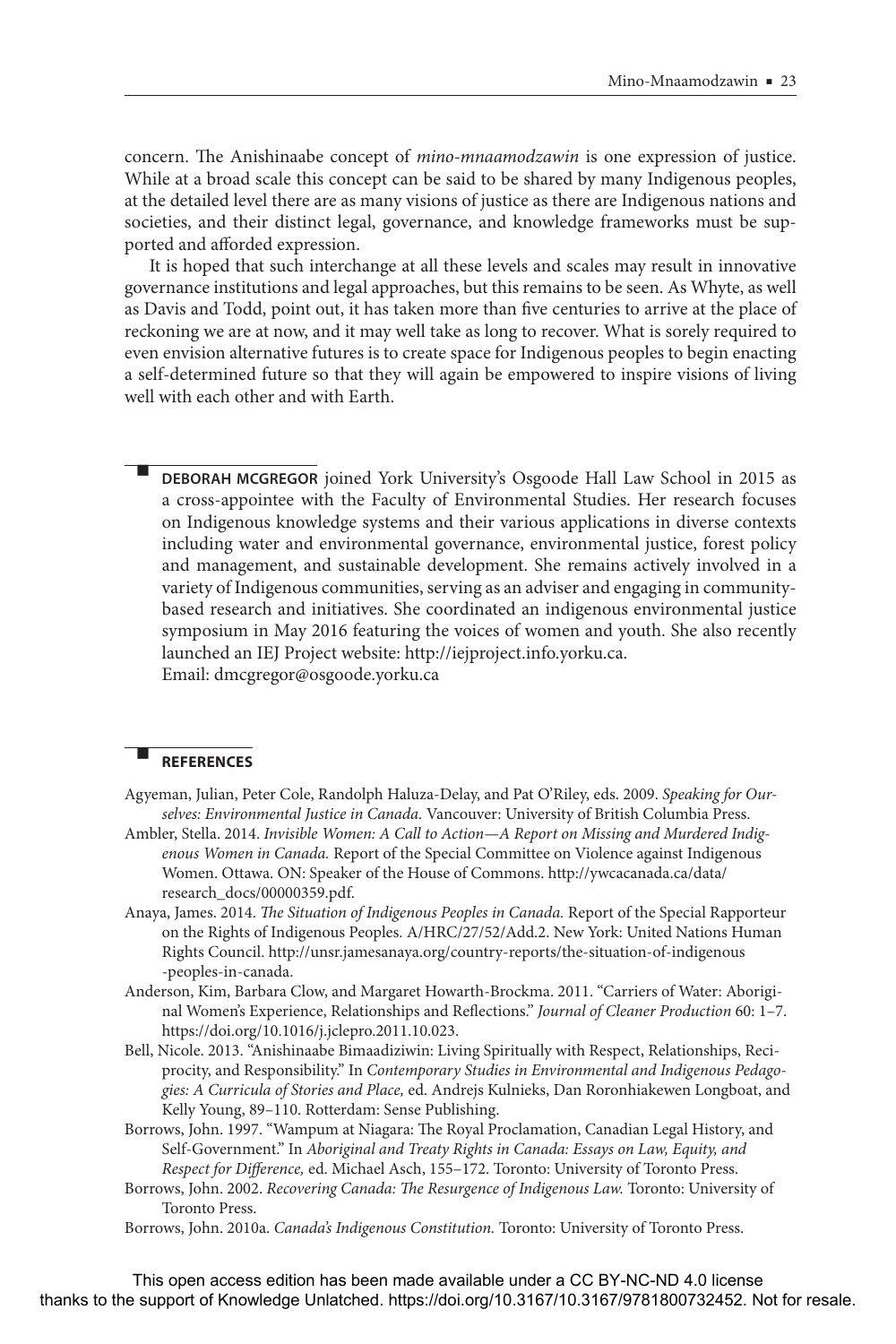Borrows, John. 2010b. *Drawing Out Law: A Spirit's Guide.* Toronto: University of Toronto Press.

- Borrows, John. 2016. *Freedom and Indigenous Constitutionalism.* Toronto: University of Toronto Press.
- Craft, Aimée. 2014. *Anishinaabe Nibi Inaakonigewin Report: Reflecting the Water Laws Research Gathering.* Winnipeg: University of Manitoba Human Rights Research (CHRR) and the Public Interest Law Centre (PILC). http://static1.squarespace.com/static/ 54ade7ebe4b07588aa079c94/t/54ec082ee4b01dbc251c6069/1424754734413/ Anissinaabe-Water-Law.pdf.
- Craft, Aimée. 2017. "Giving and Receiving Life from *Anishinaabe Nibi Inaakonigewin* (Our Water Law) Research." In *Methodological Challenges in Nature-Culture and Environmental History Research,* ed. Jocelyn Thorpe, Stephanie Rutherford, and L. Anders Sandberg, 105–119. New York: Routledge.
- Davis, Heather, and Zoe Todd. 2017. "On the Importance of a Date, or, Decolonizing the Anthropocene." *ACME: An International Journal for Critical Geographers* 16 (4): 761–780.
- Descola, Philippe. 2006. "Beyond Nature and Culture." *Proceedings of the British Academy* 139: 137– 155. http://doi.org/10.5871/bacad/9780197263945.001.0001.
- Dhillon, Christina, and Michael G. Young. 2010. "Environmental Racism and First Nations: A Call for Socially Just Public Policy Development." *Canadian Journal of Humanities and Social Sciences* 1 (1): 23–37.

Draper, Dianne, and Bruce Mitchell. 2001. "Environmental Justice Considerations in Canada." *Canadian Geographer* 45 (1): 93–98. https://doi.org/10.1111/j.1541-0064.2001.tb01172.x.

- Dumont, James. 2006. *Indigenous Intelligence.* Sudbury, ON: University of Sudbury.
- Haluza-Delay, Randolph. 2007. "Environmental Injustice in Canada." *Local Environment* 12 (6): 557–563. https://doi.org/10.1080/13549830701657323.
- Hunt, Sarah. 2014. "Ontologies of Indigeneity: The Politics of Embodying a Concept." *Cultural Geographies* 21 (1): 27–32. https://doi.org/10.1177/1474474013500226.
- Johnston, Darlene. 2006. *Respecting and Protecting the Sacred.* Research paper prepared for the Ipperwash Inquiry. Toronto: Ministry of the Attorney General. http://www.attorneygeneral.jus .gov.on.ca/inquiries/ipperwash/policy\_part/research/pdf/Johnston\_Respecting-and-Protecting -the-Sacred.pdf.
- Kermoal, Nathalie J., and Isabel Altamirano-Jiménez. 2016. *Living on the Land: Indigenous Women's Understanding of Place.* Edmonton, AB: Athabasca University Press.
- Kimmerer, Robin Wall. 2012. "Searching for Synergy: Integrating Traditional and Scientific Ecological Knowledge in Environmental Science Education." *Journal of Environmental Studies and Sciences*  2 (4): 317–323. https://doi.org/10.1007/s13412-012-0091-y.
- Kimmerer, Robin Wall. 2013. *Braiding Sweetgrass: Indigenous Wisdom, Scientific Knowledge and the Teachings of Plants.* Minneapolis, MN: Milkweed Editions.
- King, Cecil O. 2013. *Balancing Two Worlds: Jean-Baptiste Assiginack and the Odawa Nation, 1768– 1866.* Saskatoon, SK: Cecil King.
- Kuokkanen, Rauna. 2007. *Reshaping the University: Responsibility, Indigenous Epistemes, and the Logic of the Gift.* Vancouver: University of British Columbia Press.
- LaDuke, Winona. 1997. "Voices from White Earth: Gaa-Waabaabiganikaag." In *People, Land, and Community: Collected E*. *F*. *Schumacher Society Lectures,* ed. Hildegarde Hannum, 22–37. New Haven, CT: Yale University Press.
- LaDuke, Winona. 2005. *Recovering the Sacred: The Power of Naming and Claiming.* Cambridge, MA: South End Press.
- Lambert, Lori. 2014. *Research for Indigenous Survival: Indigenous Research Methodologies in the Behavioral Sciences.* Pablo, MT: Salish Kootenai College Press.

Larson, Soren, and Jay Johnson. 2017. *Indigenous Co-existence: Being Together in Place In A More Than Human World.* University of Minnesota. Minneapolis, MN.

- Latour, Bruno. 2017. *Facing Gaia: Eight Lectures on the New Climatic Regime.* Trans. Catherine Porter. London: Polity.
- Lavalley, Giselle. 2006. *Aboriginal Traditional Knowledge and Source Water Protection: First Nations' Views on Taking Care of Water.* Toronto: Chiefs of Ontario and Environment Canada.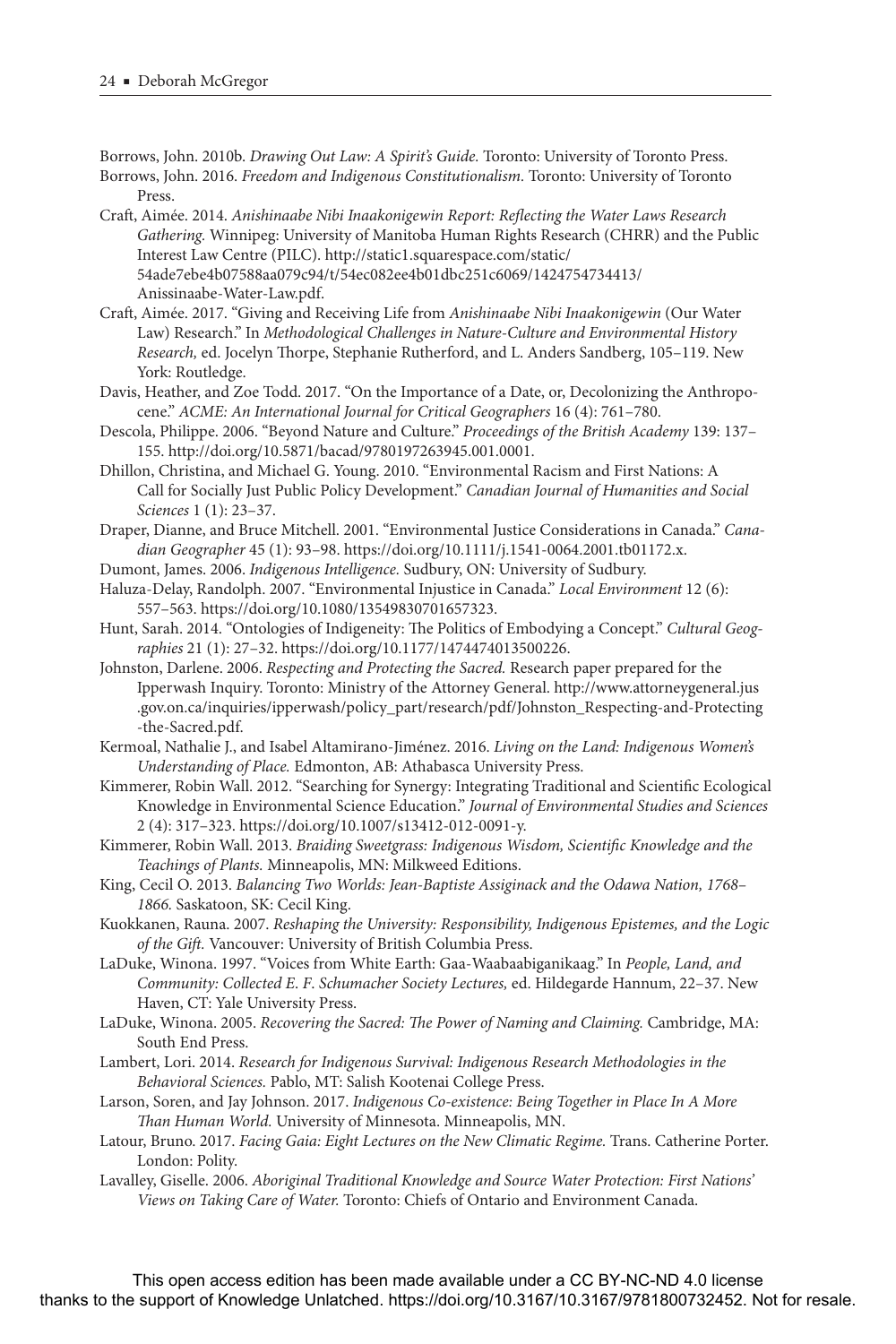- Lennox, Corinne, and Damien Short, eds. 2016. *Handbook of Indigenous Peoples' Rights.* New York: Routledge.
- Lightfoot, Sheryl. 2016. "Indigenous Mobilization and Activism in the UN System." In Lennox and Short 2016: 253–267.
- Lovelock, James, and Lynn Margulis. 1974. "Atmospheric Homeostasis by and for the Biosphere: The Gaia Hypothesis." *Tellus* 26 (1–2): 2–10. https://doi.org/10.1111/j.2153-3490.1974.tb01946.x.
- Linden, Sidney B. 2007. *Report of the Ipperwash Inquiry, Volume 2: Policy Analysis.* Toronto: Ministry of the Attorney General. https://www.attorneygeneral.jus.gov.on.ca/inquiries/ipperwash/report/ vol\_2/index.html.
- Mascarenhas, Michael. 2007. "Where the Waters Divide: First Nations, Tainted Water and Environmental Justice in Canada." *Local Environment* 12 (6): 565–577. https://doi.org/10.1080/ 13549830701657265.
- McGregor, Deborah. 2009. "Honouring Our Relations: An Anishinabe Perspective on Environmental Justice." In Agyeman et al. 2009: 27–41.
- McGregor, Deborah. 2014. "Traditional Knowledge and Water Governance: The Ethic of Responsibility." *AlterNATIVE: An International Journal of Indigenous Peoples* 30 (2–3): 71–78. https:// doi.org/10.1177/117718011401000505.
- McGregor, Deborah. 2015. "Indigenous Women, Water Justice and *Zaagidowin* (Love): Women and Water." *Canadian Woman Studies / les cahiers de la femme* 30 (2–3): 71–78.
- McGregor, Deborah. 2016. "Living Well with the Earth: Indigenous Rights and the Environment." In Lennox and Short 2016: 167–180.
- Mohai, Paul, David Pellow, and Timmons Roberts. 2009. "Environmental Justice." *Annual Review of Environment and Resources* 34: 405–430. https://doi.org/10.1146/annurev-environ-082508 -094348.
- Napoleon, Val. 2007. *Thinking about Indigenous Legal Orders.* Research paper. Victoria, BC: National Centre for First Nations Governance.
- Nelson, Melissa. 2013. "The Hydromythology of the Anishinaabeg: Will Mishipizhu Survive Climate Change, or Is He Creating It?" In *Centering Anishinaabeg Studies: Understanding the World through Stories,* ed. Jill Doerfler, Niigaanwewidam James Sinclair, and Heidi Kiiwetinepinesiik Stark, 213–233. East Lansing: Michigan State University.
- RCAP (Royal Commission on Aboriginal Peoples). 1996. *People to People, Nation to Nation: Highlights from the Report of the Royal Commission on Aboriginal Peoples.* Ottawa: Minister of Supply and Services. http://www.aadnc-aandc.gc.ca/eng/1100100014597/1100100014637.
- Schlosberg, David. 2004. "Reconceiving Environmental Justice: Global Movements and Political Theories." *Environmental Politics* 13 (3): 517–540. https://doi.org/10.1080/0964401042000229025.
- Scott, Dayna Nadine, ed. 2015. *Our Chemical Selves: Gender, Toxics, and Environmental Health.* Vancouver: University of British Columbia Press
- Smith, Linda Tuhiwai. 1999. *Decolonizing Methodologies: Research and Indigenous Peoples.* New York: Zed Books.
- Smith, Theresa S. 1995. *The Island of the Anishinaabeg: Thunderers and Water Monsters in the Traditional Ojibwe Life-World.* Lincoln: University of Nebraska Press.
- Suagee, Dean B. 1994. "Turtle's War Party: An Indian Allegory on Environmental Justice." *Journal of Environmental Law and Litigation* 9: 461–497.
- Trainor, Sarah F., F. Stuart Chapin III, Henry P. Huntington, David C. Natcher, and Gary Kofinas. 2007. "Arctic Climate Impacts: Environmental Injustice in Canada and the United States." *Local Environment* 12 (6): 627–643. https://doi.org/10.1080/13549830701657414.
- TRC (Truth and Reconciliation Commission of Canada). 2015. *What We Have Learned: Principles of Truth and Reconciliation.* Winnipeg: Truth and Reconciliation Commission of Canada. http:// www.trc.ca/websites/trcinstitution/File/2015/Findings/Principles\_2015\_05\_31\_web\_o.pdf.
- UNGA (United Nations General Assembly). 2007. *United Nations Declaration on the Rights of Indigenous Peoples.* Geneva: Office of the UN High Commissioner for Human Rights. http:// www.un.org/esa/socdev/unpfii/documents/DRIPS\_en.pdf.
- UNGA (United Nations General Assembly). 2010. "Resolution Adopted by the General Assembly 64/292: The Human Right to Water and Sanitation." A/RES/64/292. http://www.onwa.ca/ upload/documents/un-water-as-a-human-right.pdf.